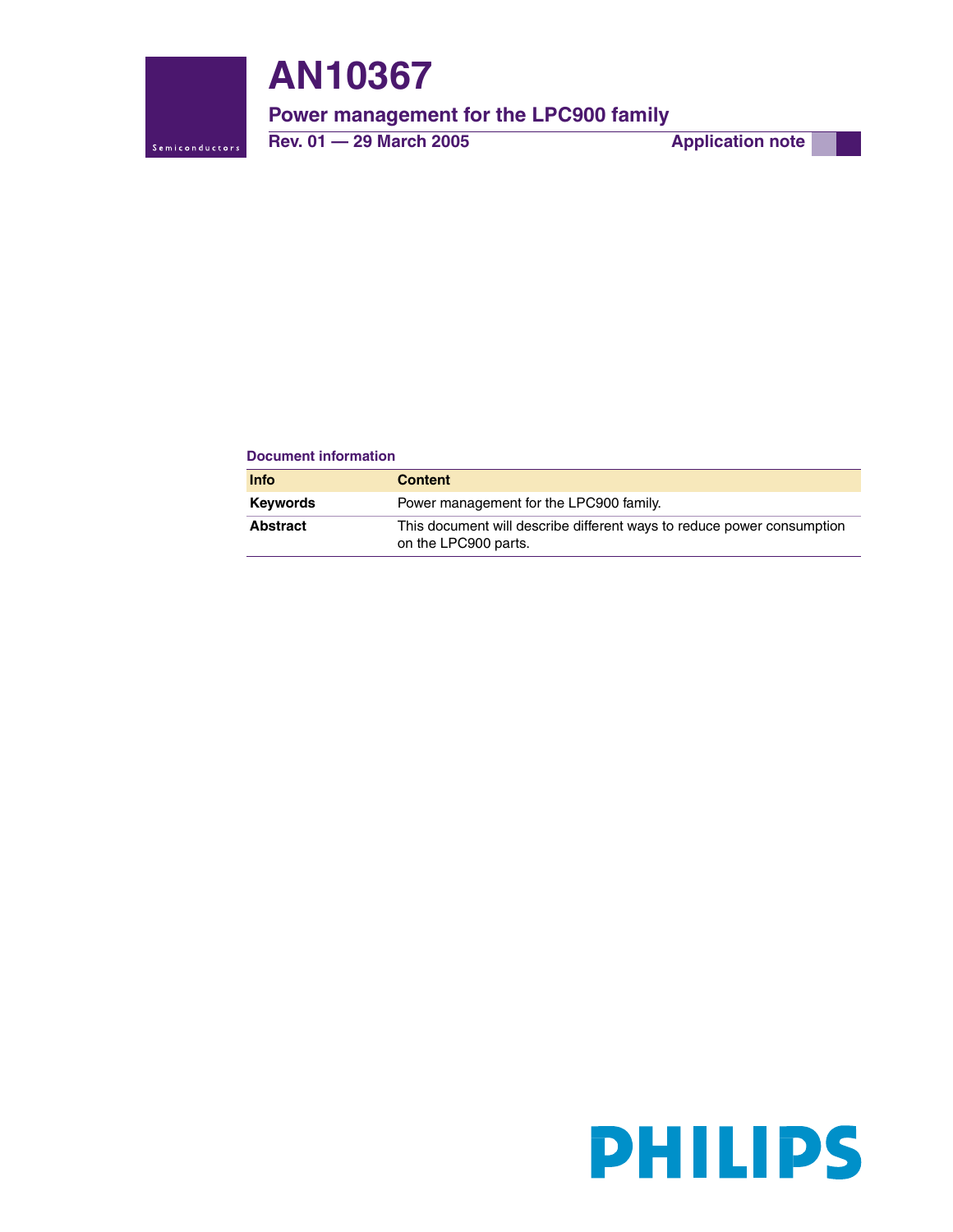#### **Revision history**

| <b>Rev</b>     | <b>Date</b> | <b>Description</b> |
|----------------|-------------|--------------------|
| 0 <sup>1</sup> | 20050329    | Initial version    |

# **Contact information**

For additional information, please visit: **http://www.semiconductors.philips.com**

For sales office addresses, please send an email to: **sales.addresses@www.semiconductors.philips.com**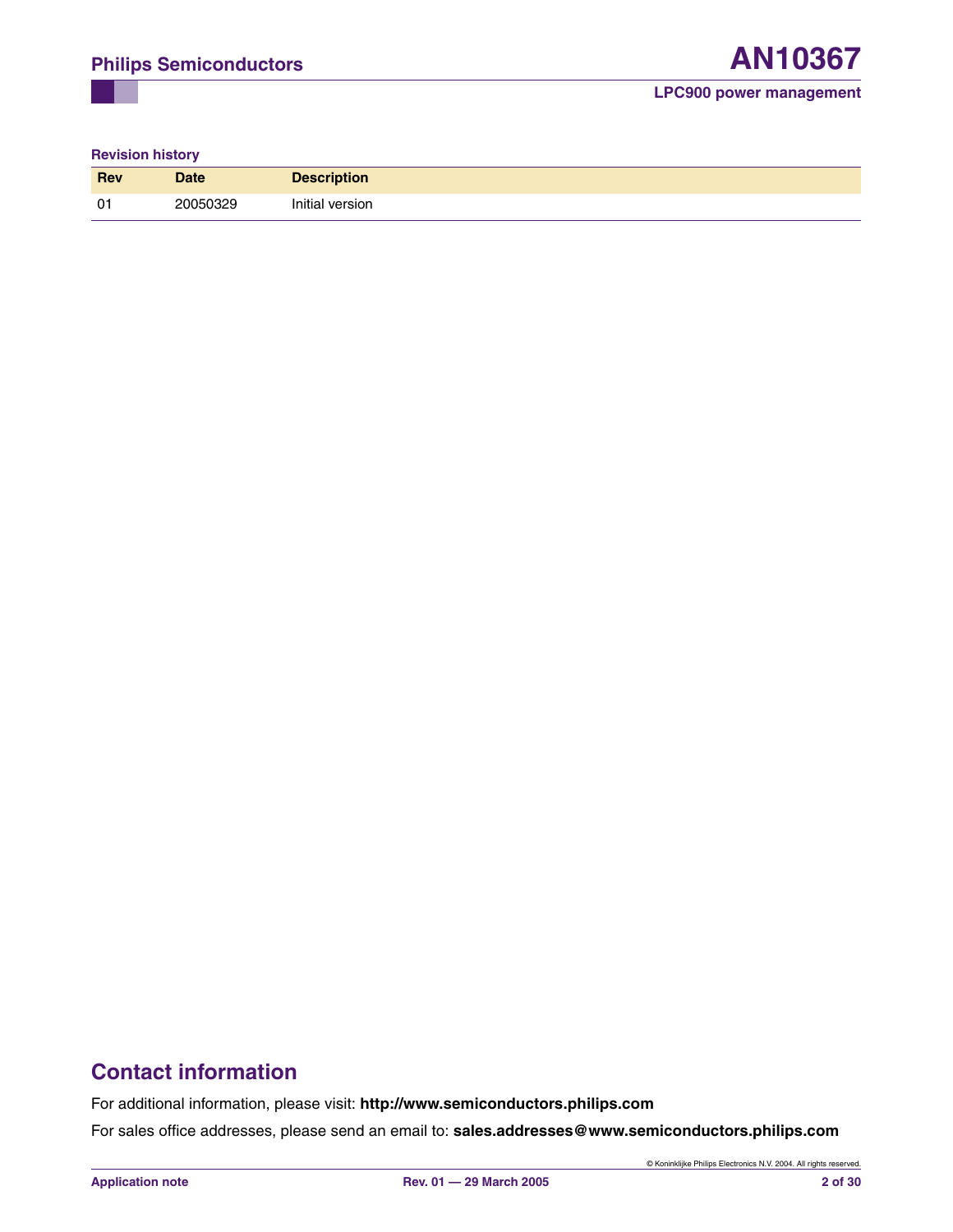# <span id="page-2-0"></span>**1. Introduction**

The purpose of this document is to explain the different power management methods for the LPC900 family.

Many applications will have strict power requirements, and there are several methods of lowering the rate of power consumption without sacrificing performance. Calculating the predicted power use is important to characterize the system's power supply requirements. The LPC900 peripherals can be put into low power modes by setting some bits in the registers. The utility of these low power modes depends on the specific application.

The basic explanation of this note is based on the LPC935 tested with a limited sample, but it is applicable to all of the LPC900 general purpose devices.

## <span id="page-2-1"></span>**2. Power management modes**

CMOS digital logic device power consumption is affected by supply voltage and clock frequency. The amount of current consumption is directly proportional to the voltage of the power. The power consumption depends on the number of active peripherals, and also depends on whether the oscillator is On or Off and whether the CPU is On or Off.

The P89LPC935 is designed to run at 12 MHz (CCLK) maximum. However, if CCLK is 8 MHz or slower, the CLKLP SFR bit (AUXR1.7) can be set to '1' to lower the power consumption further. On any reset, CLKLP is '0' allowing highest performance access. This bit can then be set in software if CCLK is running at 8 MHz or slower.

The P89LPC935 supports three different power reduction modes as determined by SFR bits PCON.1-0 shown in the following section.

#### <span id="page-2-2"></span>**2.1 Idle mode**

In Idle mode the core is turned off, peripherals can still run or can be powered down with the PCONA SFR. Any enabled interrupt source or reset will terminate Idle mode.

#### <span id="page-2-3"></span>**2.2 Power-down mode**

Power-down mode stops the oscillator in order to minimize power consumption. Only the System Timer / RTC, the Comparators, the Brown-out Detect and the WDT can still run (if enabled in PCONA). The LPC900 can exit Power-down mode via any reset, or certain interrupts - external pins INT0/INT1, brownout Interrupt, keyboard interrupt, real time clock (system timer), watchdog, and comparators.

Waking up by reset is only enabled if the corresponding reset function on pin P1.5 is enabled, and waking up by interrupt is only enabled if the corresponding interrupt is enabled and the EA SFR bit (IEN0.7) is set. When the processor wakes up from Power-down mode, the LPC900 will start the oscillator immediately and begin execution when the oscillator is stable. Oscillator stability is determined by counting 1024 CPU clocks after start-up when one of the crystal oscillator configurations is used, or 256 clocks after start-up for the internal RC or external clock input configurations.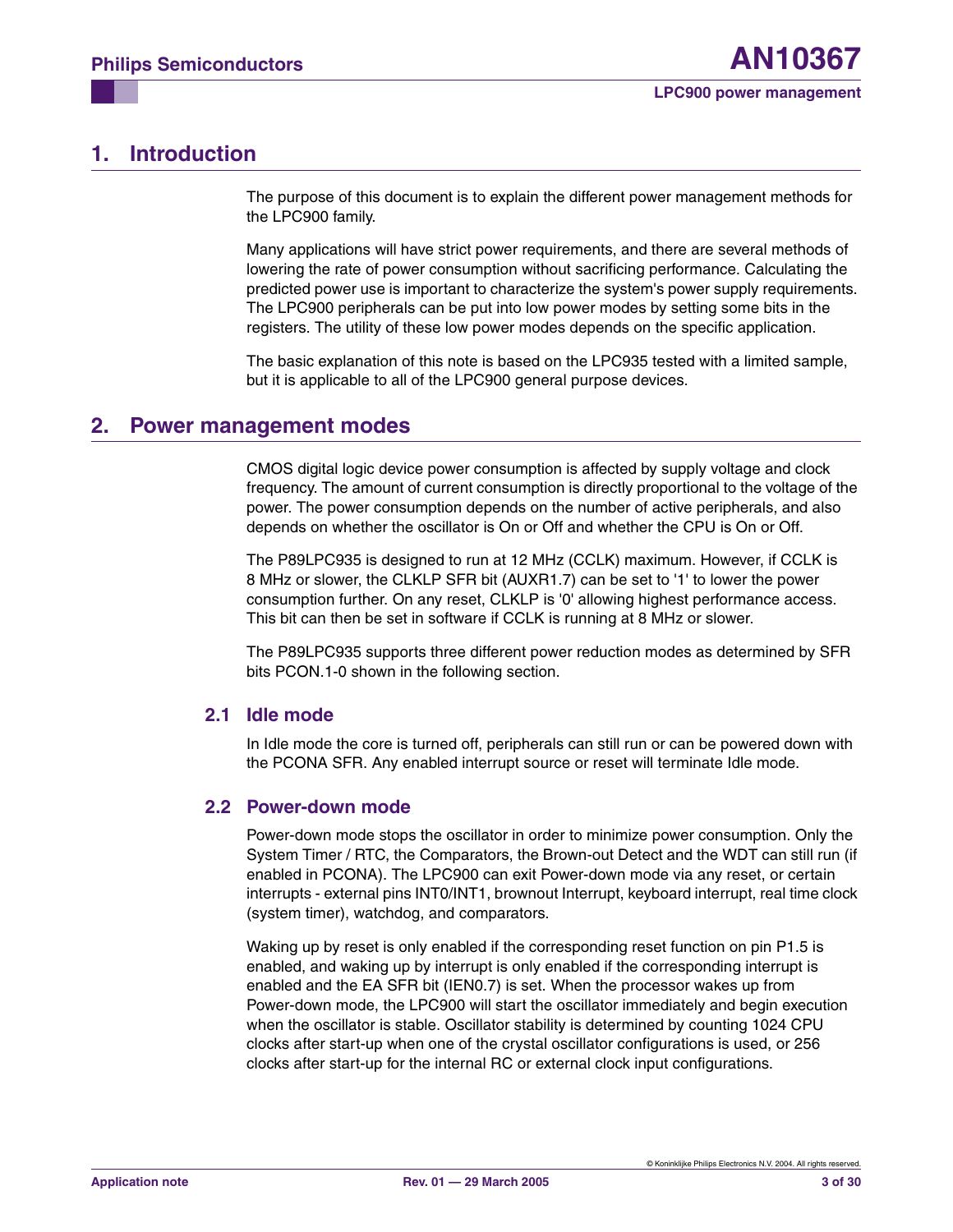### <span id="page-3-2"></span>**2.3 Total power-down mode**

In total Power-down mode the CPU and oscillator will be turned off. Only the System Timer / RTC and the WDT can still run (if enabled). The following are the wake-up options supported: Watchdog Timer (can generate Interrupt or Reset), External interrupts INT0 / INT1, Keyboard Interrupt, and Real Time Clock/System Timer.

#### <span id="page-3-3"></span>**2.4 Power management modes summary**

[Table 1](#page-3-0) shows the different power management modes.

|                                     | Table 1: LPC900 power management modes |     |                                                                   |
|-------------------------------------|----------------------------------------|-----|-------------------------------------------------------------------|
| LPC900 mode                         | <b>Crystal Oscillator</b>              |     | <b>CPU</b> Peripherals                                            |
| Normal                              | On                                     | On. | On (individual peripherals can be powered down<br>with PCONA)     |
| Idle                                | On                                     | Off | On (individual peripherals can be powered down<br>with PCONA)     |
| Power-down                          | $\bigcap_{i=1}^{n}$                    | Off | System timer / RTC, Comparators, BOD, WDT<br>can run when enabled |
| Total Power-down Off <sup>[1]</sup> |                                        | Off | System timer / RTC, WDT can run when enabled                      |

<span id="page-3-0"></span>

| Table 1: |  |  | <b>LPC900 power management modes</b> |  |
|----------|--|--|--------------------------------------|--|
|----------|--|--|--------------------------------------|--|

<span id="page-3-1"></span>[1] The crystal oscillator is turned on in Power-down mode if the RTC is enabled and a crystal is selected as the clock source.

## <span id="page-3-4"></span>**3. Measuring lowest power consumption modes**

Since power consumption is affected by supply voltage and clock frequency, lowering the clock frequency and operating voltage will lower the power consumption.

The oscillator frequency OSCCLK of the LPC900 family can be divided down, by an interger, up 510 times by configuring the dividing register DIVM The output of the frequency CCLK of the divider is according the formula CCLK = OSCCLK/2N. Where N is the value of DIVM. The CCLK frequency can be in the range of OSCCLK to OSCCLK/510. For  $N = 0$  CCLK = OSCCLK.

The source for OSCCLK depends on the selecting in the UCFG register and can be from an internal oscillator with an external crystal, Internal RC oscillator or internal watchdog oscillator.

The LPC900 family has 2.4 V to 3.6 V VDD operating range. I/O pins are 5 V tolerant (may be pulled up or driven to 5.5 V). The following samples include lower frequency and supply voltage to lower the power consumption.

#### <span id="page-3-5"></span>**3.1 Current consumption in Idle mode**

In Idle mode the core is turned off, peripherals can still run or can be powered down with the PCONA SFR. Any enabled interrupt source or reset will terminate Idle mode.

#### <span id="page-3-6"></span>**3.1.1 Measurement configuration**

- **•** When using external crystal 32.768 kHz the capacitor C1=C2=33pF
- **•** When using external crystal 11.0592 MHz the capacitor C1=C2=22pF
- **•** All ports have been set as Quasi-bidirectional except P1.2,P1.3,P1.5 and at high level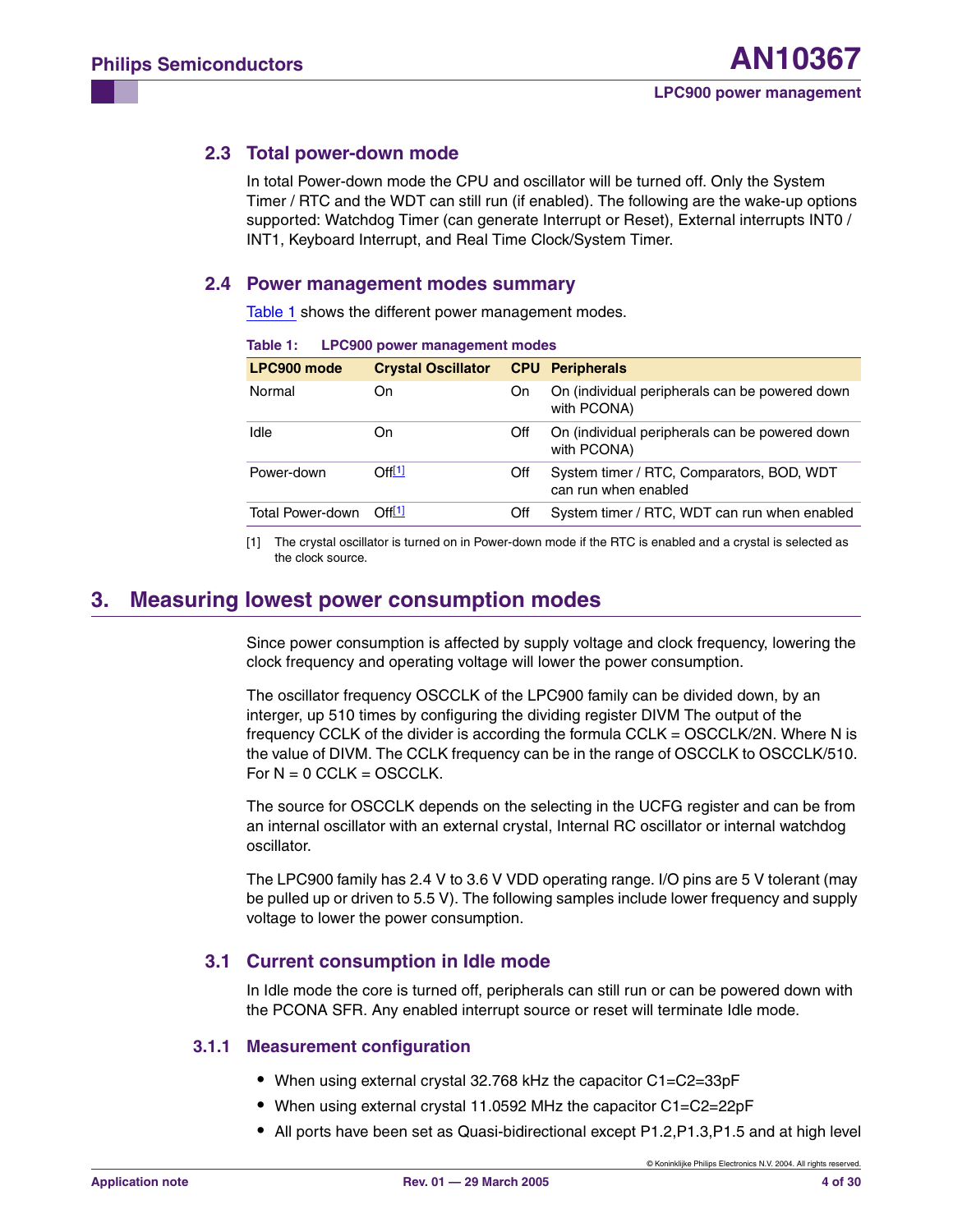- **•** After this, the MCU is put into idle mode
- Hardware configuration as in **Figure 1**.



### <span id="page-4-1"></span><span id="page-4-0"></span>**3.1.2 Software example**

```
#include<reg935.h>
void delay(int x) 
{
 int j=0;
  while(x>=0)
  {
   for (j=0; j<1100; j++)
   {
   }
 X--; }
} 
void main(void)
{
  P0M1 = 0x00; //set P0 as Quasi-bidirectional 
 P0M2 = 0x00;P1M1 = 0x20; P1M2 = 0x00;
  P2M1 = 0x00; 
  P2M2 = 0x00;
  P3M1 &= 0xfc;
  P3M2 &= 0xfc;
 P0 = 0xff;P1 = 0xff;P2 = 0xff;
```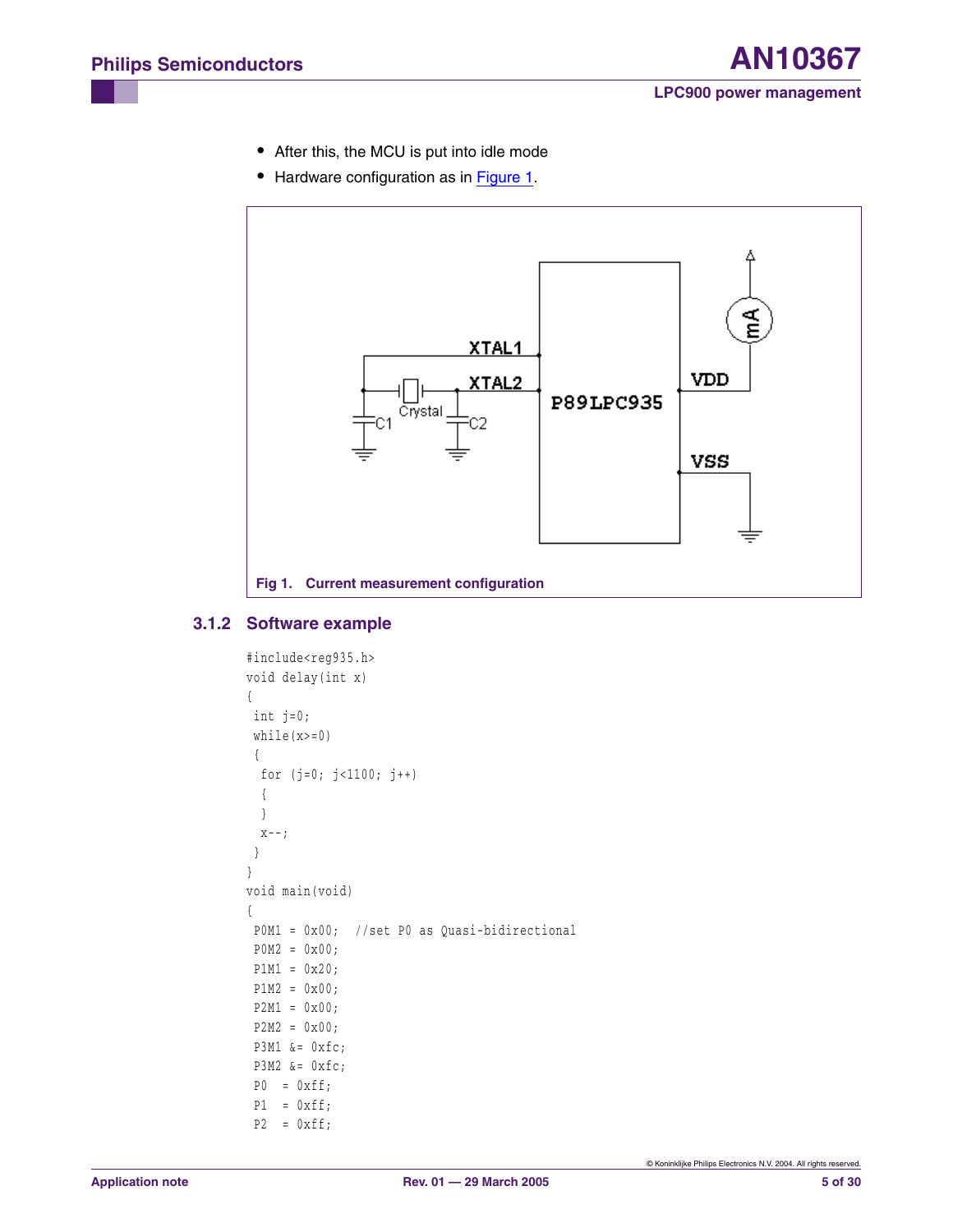```
P3 = 0xff; RTCCON&=0xfe; //stop RTC
 WDCON=0x00; //stop WDT
 //DIVM=0x64;
 AUXR1|=0x80; // reduces power consumption in the clock circuits
            // if CCLK is 8 MHz or slower,
 P2=0xfe;
 delay(100);
P2=0 x f f;
 PCONA|= 0xff; // turn off all peripherals that can be turned off 
 PCON|=0x21; // enter Idle mode
 while(1);
}
```
### <span id="page-5-0"></span>**3.1.3 Measurement results in Idle mode**

The following tables and graphs show the measurement results of the LPC900 family in Idle mode.

| <b>Mode\DIVM</b>  | <b>fCCLK</b>          |              | <b>IDD at VDD = 2.4 V IDD at VDD = 3.0 V IDD at VDD = 3.6 V</b> |         |
|-------------------|-----------------------|--------------|-----------------------------------------------------------------|---------|
| $ldle$ DIVM = 00h | 32.768 kHz            | 62.7 µA      | 72.5 µA                                                         | 90.2 µA |
| Idle $DIVM = OAh$ | 1.6384 kHz            | 57.5 uA      | 64.8 µA                                                         | 77.2 µA |
| Idle $DIVM = 64h$ | $0.16384$ kHz 56.8 µA |              | $64.1 \mu A$                                                    | 76.9 µA |
| $Idie$ DIVM = FFh | 0.06 kHz              | $55.8 \mu A$ | $64.1 \mu A$                                                    | 76.2 µA |
|                   |                       |              |                                                                 |         |

**Table 2: Current consumption IDD low frequency crystal**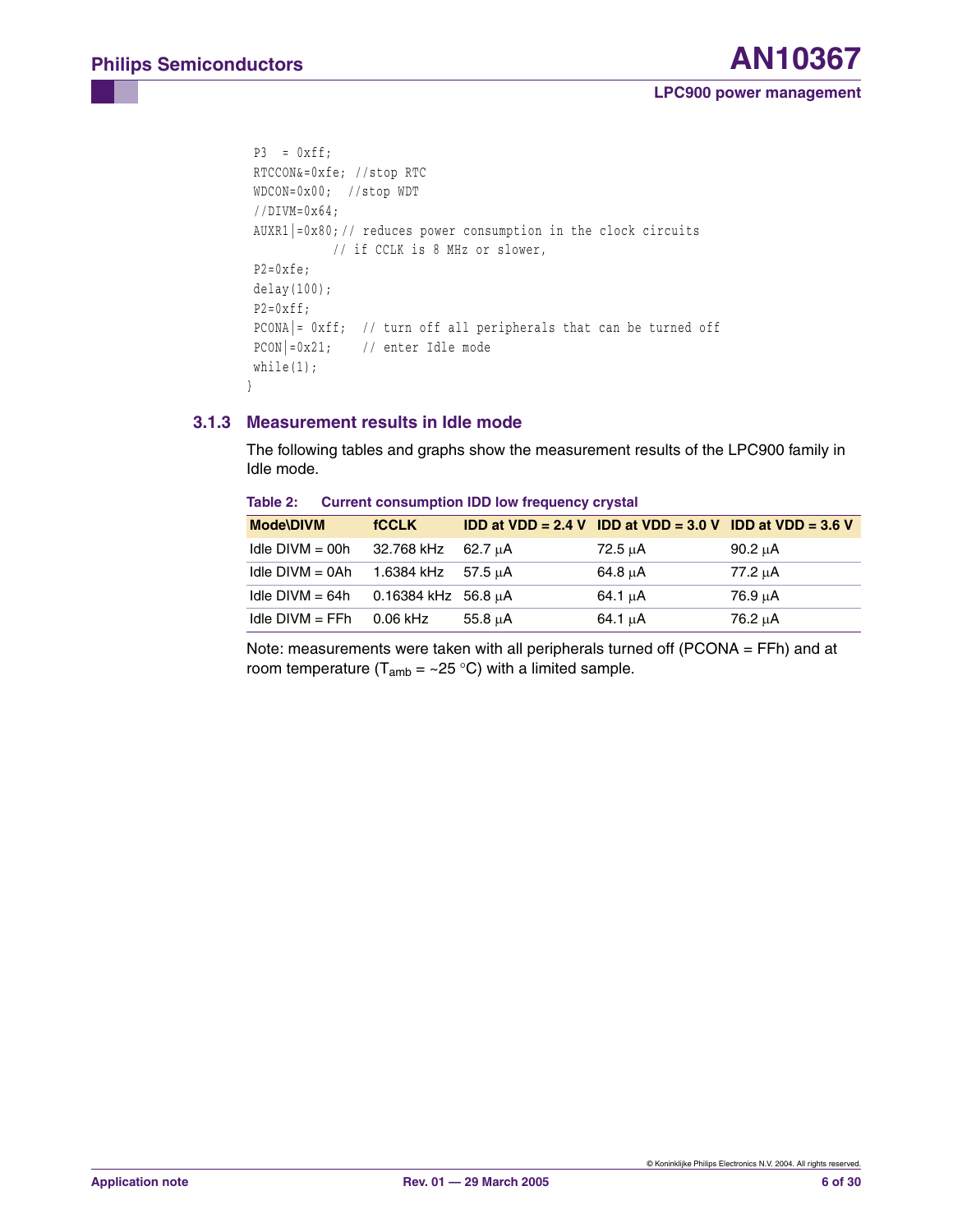

## **Fig 2. IDD Idle with a 32 kHz crystal**

| Table 3: | <b>Current consumption IDD high frequency crystal</b> |  |
|----------|-------------------------------------------------------|--|
|----------|-------------------------------------------------------|--|

| <b>Mode\DIVM</b>           | <b>fCCLK</b>       |                   | <b>IDD at VDD = 2.4 V IDD at VDD = 3.0 V IDD at VDD = 3.6 V</b> |                   |
|----------------------------|--------------------|-------------------|-----------------------------------------------------------------|-------------------|
| Idle $DIVM = 00h$          | 11.059 MHz 2.50 mA |                   | 3.61 mA                                                         | 4.80 mA           |
| $Idie$ DIVM = 0Ah          | 553 kHz            | $0.71 \text{ mA}$ | $1.09 \text{ mA}$                                               | $1.45 \text{ mA}$ |
| Idle $DIVM = 64h$          | 55.3 kHz           | $0.63 \text{ mA}$ | $0.93 \text{ mA}$                                               | $1.28 \text{ mA}$ |
| Idle DIVM = FFh $21.7$ kHz |                    | $0.62 \text{ mA}$ | $0.92 \text{ mA}$                                               | $1.27 \text{ mA}$ |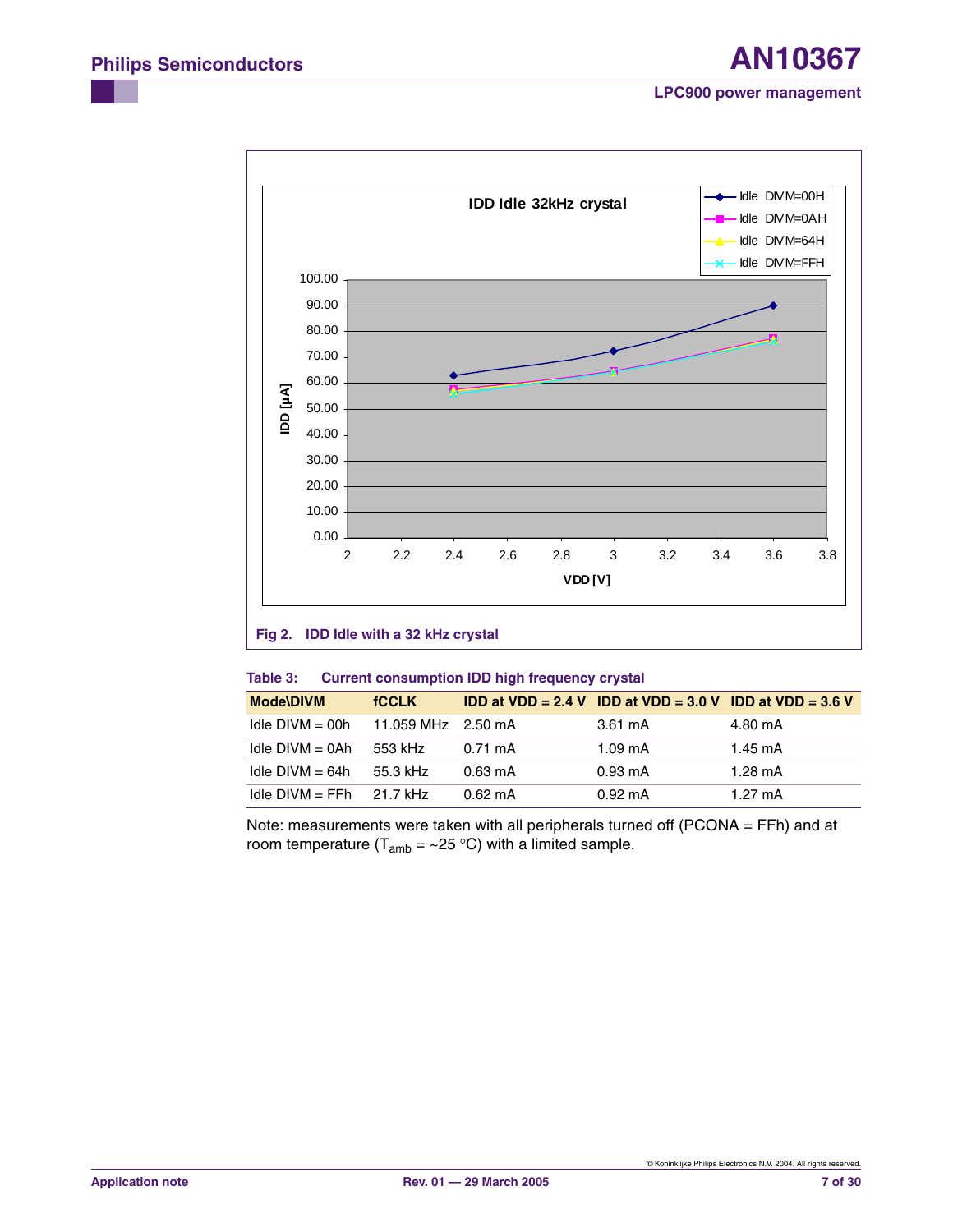

### **Fig 3. IDD Idle with a 11.059 MHz crystal**

#### **Table 4: Current consumption IDD internal oscillator**

| <b>Mode\DIVM</b>  | <b>fCCLK</b>       |                   | <b>IDD at VDD = 2.4 V IDD at VDD = 3.0 V IDD at VDD = 3.6 V</b> |                   |
|-------------------|--------------------|-------------------|-----------------------------------------------------------------|-------------------|
| $Idie$ DIVM = 00h | 7.3728 MHz 1.54 mA |                   | $2.12 \text{ mA}$                                               | 2.80 mA           |
| $Idie$ DIVM = 0Ah | 369 kHz            | $0.35 \text{ mA}$ | $0.44 \text{ mA}$                                               | $0.54 \text{ mA}$ |
| Idle $DIVM = 64h$ | 36.9 kHz           | $0.29 \text{ mA}$ | $0.36 \text{ mA}$                                               | 0.43 mA           |
| $Idie$ DIVM = FFh | 14.5 kHz           | $0.29 \text{ mA}$ | $0.35 \text{ mA}$                                               | $0.43 \text{ mA}$ |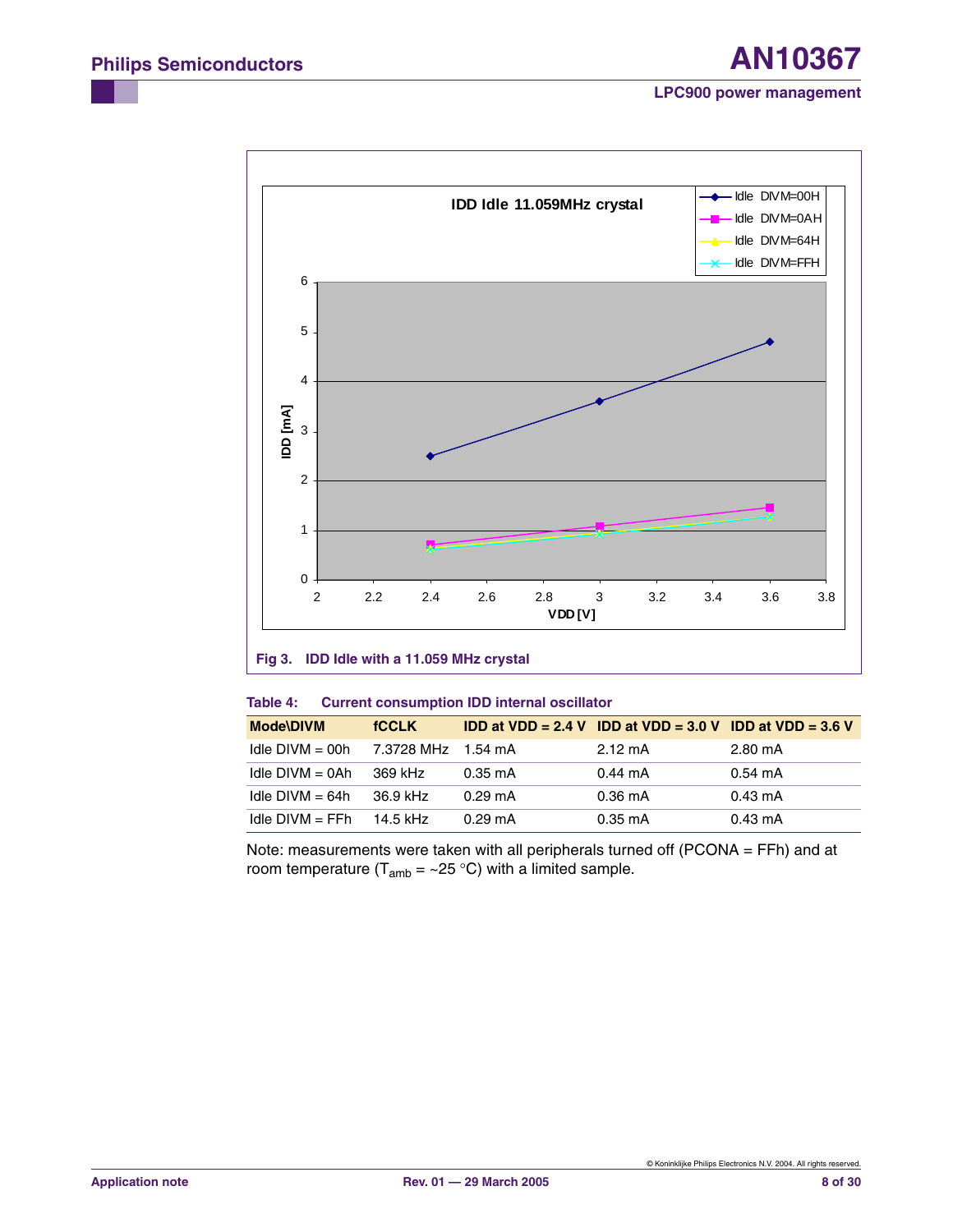

#### **Fig 4. IDD Idle with a 7.37 MHz Internal oscillator**

#### **Table 5: Current consumption IDD watchdog oscillator**

| <b>Mode\DIVM</b>  | <b>fCCLK</b> |              | <b>IDD at VDD = 2.4 V IDD at VDD = 3.0 V IDD at VDD = 3.6 V</b> |               |
|-------------------|--------------|--------------|-----------------------------------------------------------------|---------------|
| Idle $DIVM = 00h$ | 400 kHz      | 159.8 uA     | 202.8 µA                                                        | 256.8 uA      |
| $Idie$ DIVM = 0Ah | 20 kHz       | 84.7 µA      | 99.6 µA                                                         | 117.5 uA      |
| Idle $DIVM = 64h$ | 2 kHz        | $81.1 \mu A$ | 94.5 µA                                                         | 110.9 µA      |
| $Idie$ DIVM = FFh | 0.784 kHz    | $80.9 \mu A$ | 94.2 µA                                                         | 110.5 $\mu$ A |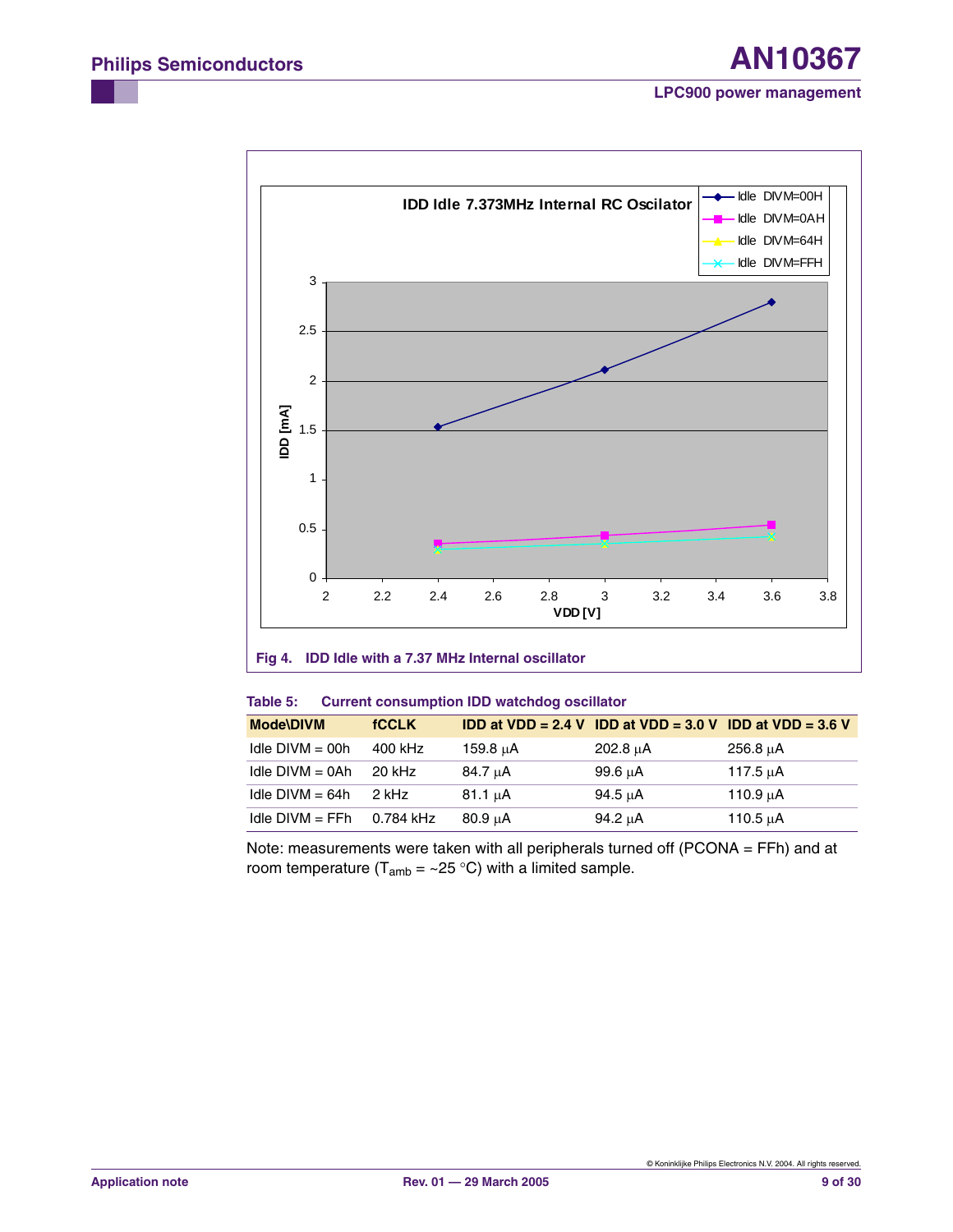

## <span id="page-9-0"></span>**3.2 Current consumption in Power-down mode**

This example provides a static method of measuring the current consumption by the microcontroller in Power-down mode and without any I/O activity, while the voltage comparators are active.

#### <span id="page-9-1"></span>**3.2.1 Measurement configuration**

- **•** When using external crystal 32.768 kHz the capacitor C1=C2=33pF
- **•** When using external crystal 11.0592 MHz the capacitor C1=C2=22pF
- **•** All ports have been set as Quasi-bidirectional except P1.2,P1.3,P1.5 and at high level
- **•** Enable analog voltage comparator
- **•** After this the MCU is put into Power-down mode
- **•** Hardware configuration as [Figure 1](#page-4-0).

#### <span id="page-9-2"></span>**3.2.2 Software example**

```
#include<reg935.h>
void delay(int x) 
{
 int j=0;
  while(x>=0)
```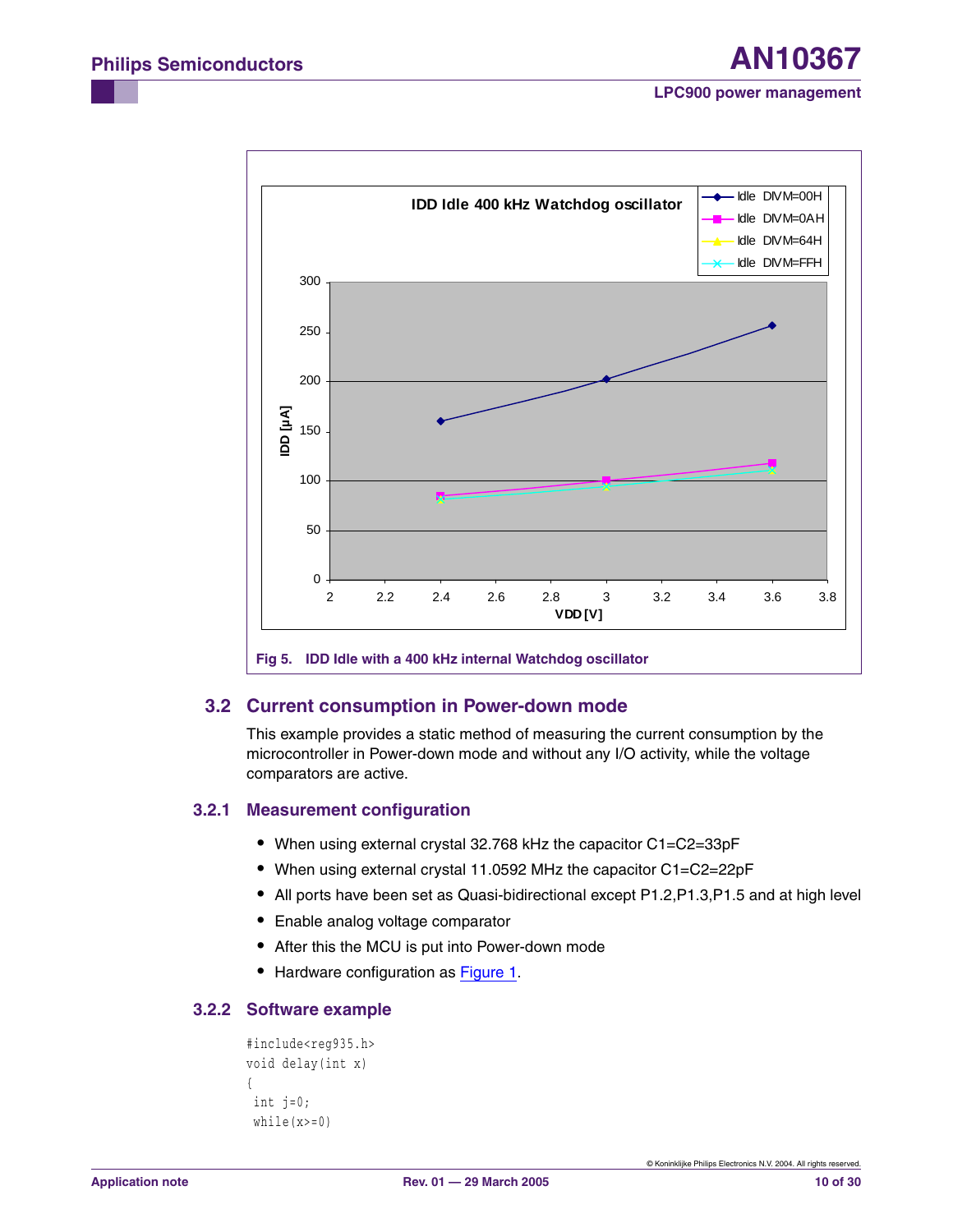```
 {
   for (j=0; j<1100; j++)
   {
   }
  X--; }
} 
void main(void)
{
  P0M1 = 0x00; //set P0 as Quasi-bidirectional 
 P0M2 = 0x00; P1M1 = 0x20;
 P1M2 = 0x00; P2M1 = 0x00; 
 P2M2 = 0x00; P3M1 &= 0xfc;
  P3M2 &= 0xfc;
 P0 = 0xff;P1 = 0xff;P2 = 0xff;P3 = 0xff; RTCCON&=0xfe; //stop RTC
  WDCON=0x00; //stop WDT
  //DIVM=0x64;
  AUXR1|=0x80; // reduces power consumption in the clock circuits
             // if CCLK is 8 MHz or slower,
 P2=0xfe;
  delay(100);
 P2 = 0 \times f f; PCONA|= 0xff; // turn off all peripherals that can be turned off 
  PCON|=0x22; // enter Power-down mode
 while(1);
}
```
#### <span id="page-10-0"></span>**3.2.3 Measurement results in Power-down mode**

This example provides a static method of measuring the current consumption by the microcontroller in Power-down mode and without any I/O activity, while the voltage comparators are active.

| <b>Mode</b>                                | <b>IDD at VDD <math>=</math></b><br>2.4V | <b>IDD at VDD <math>=</math></b><br>3.0V | <b>IDD at VDD <math>=</math></b><br>3.6V |
|--------------------------------------------|------------------------------------------|------------------------------------------|------------------------------------------|
| Power-down mode                            | 51.9 uA                                  | 54.6 uA                                  | $58.1 \mu A$                             |
| Power-down while Comparators are<br>active | 66.5 uA                                  | $69.3 \mu A$                             | 73.2 µA                                  |

**Table 6: Current consumption IDD in Power-down mode**

Note: measurements were taken with all peripherals turned off (PCONA = FFh) and at room temperature ( $T_{amb} = \sim 25 \degree C$ ) with a limited sample. Brownout is disabled, RTC and watchdog timer are turned off.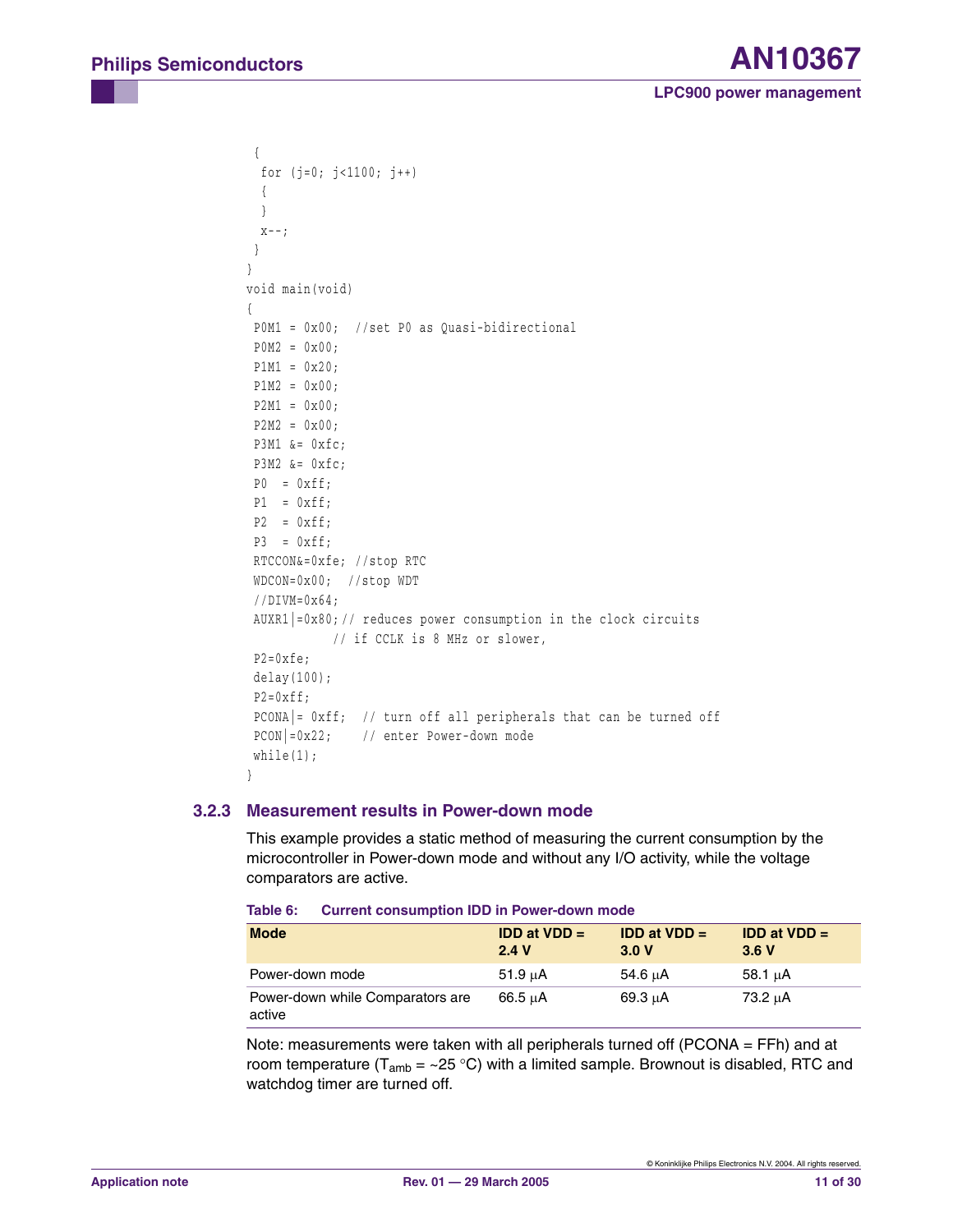

### <span id="page-11-0"></span>**3.3 Current consumption in total Power-down mode**

This example provides a static method of measuring the current consumed by the microcontroller in total Power-down mode, without any I/O ports and any peripherals active.

#### <span id="page-11-1"></span>**3.3.1 Measurement configuration**

- **•** When using an external crystal 32.768 kHz the capacitor C1=C2=33pF
- **•** When using an external crystal 11.0592 MHz the capacitor C1=C2=22pF
- **•** All ports have been set as Quasi-bidirectional except P1.2,P1.3,P1.5 and at high level
- **•** After this, the MCU is put into total Power-down mode
- **•** Hardware configuration as [Figure 1](#page-4-0).

## <span id="page-11-2"></span>**3.3.2 Software example**

```
#include<reg935.h>
void delay(int x) 
{
 int j=0;
  while(x>=0)
  {
   for (j=0; j<1100; j++)
   {
   }
```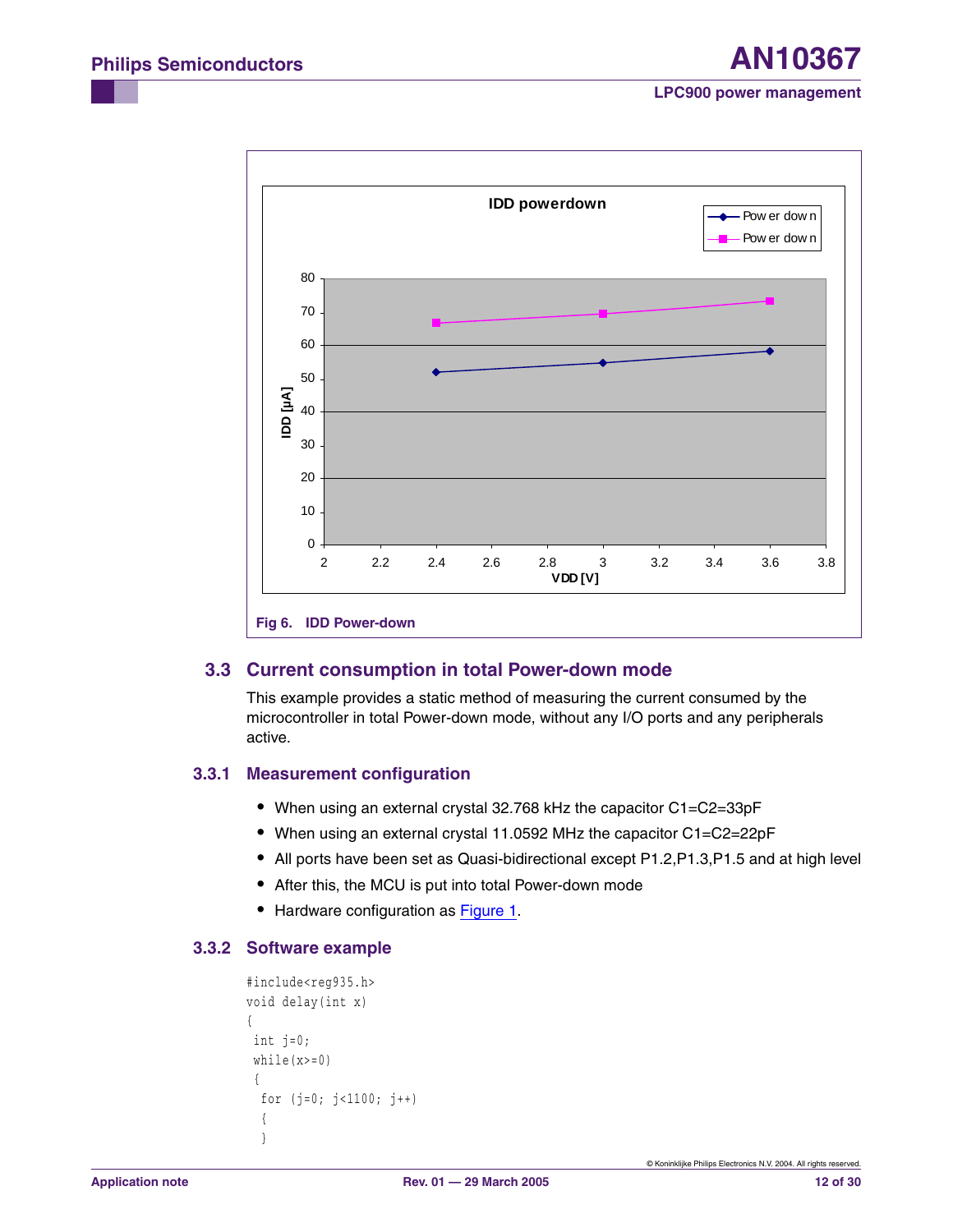```
X--; }
} 
void main(void)
{
  P0M1 = 0x00; //set P0 as Quasi-bidirectional 
 P0M2 = 0x00; P1M1 = 0x20;
 P1M2 = 0x00;P2M1 = 0x00; P2M2 = 0x00;
  P3M1 &= 0xfc;
  P3M2 &= 0xfc;
 P0 = 0xff;P1 = 0xff;P2 = 0xff;
 P3 = 0xff; RTCCON&=0xfe; //stop RTC
  WDCON=0x00; //stop WDT
  //DIVM=0x64;
  AUXR1|=0x80; // reduces power consumption in the clock circuits
             // if CCLK is 8 MHz or slower,
  P2=0xfe;
  delay(100);
 P2 = 0 \times f f;
  PCONA|= 0xff; // turn off all peripherals that can be turned off 
  PCON|=0x23; // enter total Power-down mode
 while(1);
}
```
#### <span id="page-12-0"></span>**3.3.3 Measurement results in total Power-down mode**

This example provides a static method of measuring the current consumed by the microcontroller in total Power-down mode, without any I/O ports and peripherals is active.

|                 | <b>TAMIC T.</b> VALICIA CONSUMPTION TO TH' WALL ON'CL' GOWN MOUS |                                           |                                          |  |  |  |
|-----------------|------------------------------------------------------------------|-------------------------------------------|------------------------------------------|--|--|--|
| <b>Mode</b>     | <b>IDD at VDD <math>=</math></b><br>2.4V                         | <b>IDD at VDD <math>=</math></b><br>3.0 V | <b>IDD at VDD <math>=</math></b><br>3.6V |  |  |  |
| Power-down mode | 1 μΑ                                                             | 1 μΑ                                      | 1 μΑ                                     |  |  |  |

**Table 7: Current consumption IDD in total Power-down mode**

Note: measurements were taken with all peripherals turned off (PCONA = FFh) and at room temperature ( $T_{amb} = \sim 25 \degree C$ ). Brownout is disabled, RTC and watchdog timer are turned off.

### <span id="page-12-1"></span>**3.4 Current consumption in active mode using DIVM**

This example provides a static method of measuring the current consumed by the micro-

controller in different power management modes.

#### <span id="page-12-2"></span>**3.4.1 Measurement configuration**

**•** When using external crystal 32.768 kHz the capacitor C1=C2=33pF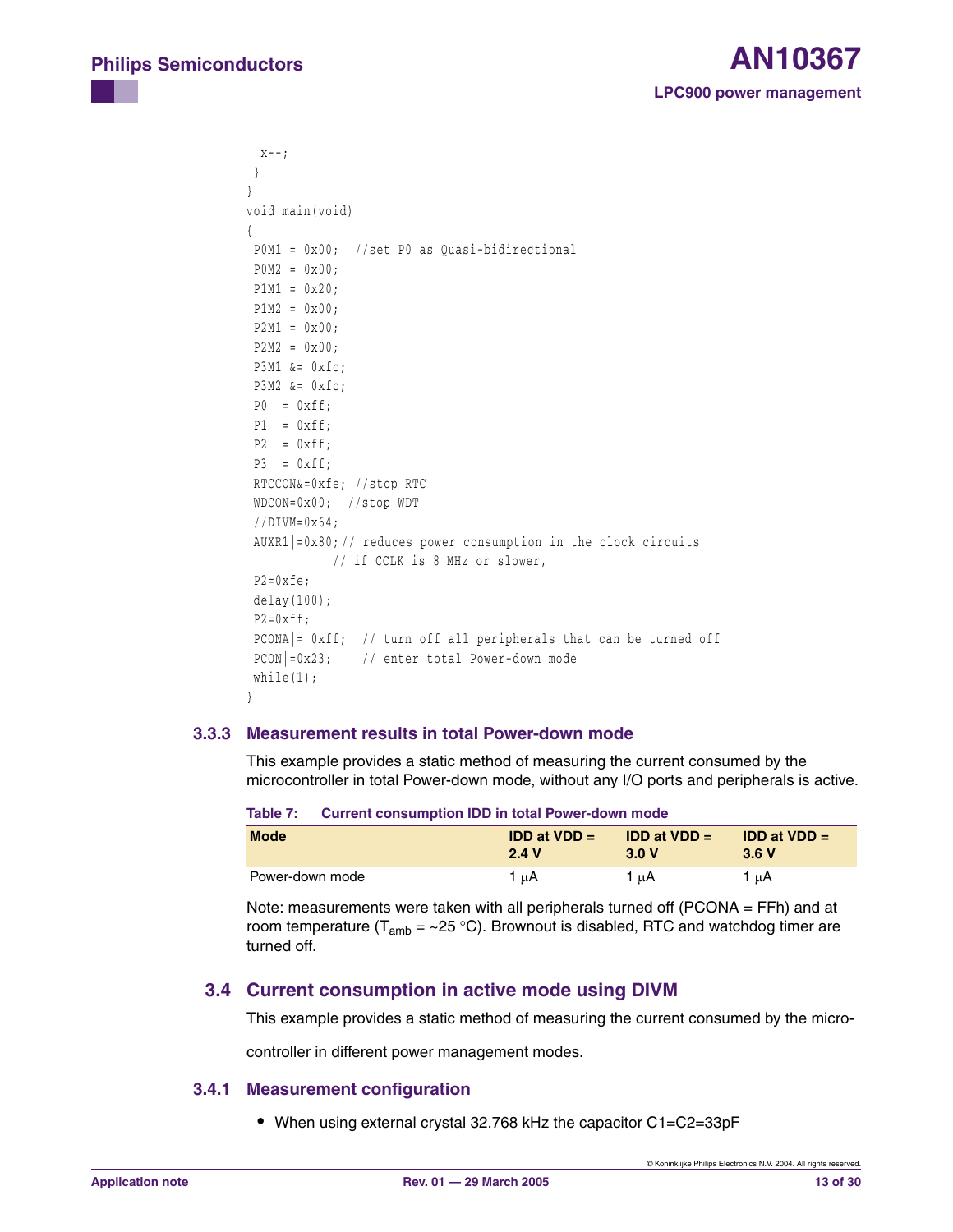- **•** When using external crystal 11.0592 MHz the capacitor C1=C2=22pF
- **•** All ports have been set as Quasi-bidirectional except P1.2,P1.3,P1.5 and at high level
- **•** After this, the MCU is put into different power management mode
- **•** Hardware configuration as [Figure 1](#page-4-0).

### <span id="page-13-0"></span>**3.4.2 Software example**

```
#include<reg935.h>
void delay(int x) 
{
  int j=0;
 while(x>=0) {
   for (j=0; j<1100; j++)
   {
   }
 X--; }
} 
void main(void)
{
  P0M1 = 0x00; //set P0 as Quasi-bidirectional 
 P0M2 = 0x00;P1M1 = 0x20;P1M2 = 0x00; P2M1 = 0x00; 
 P2M2 = 0x00; P3M1 &= 0xfc;
  P3M2 &= 0xfc;
 P0 = 0xff;P1 = 0xff;P2 = 0xff;P3 = 0xff; RTCCON&=0xfe; //stop RTC
  WDCON=0x00; //stop WDT
  //DIVM=0x64;
  AUXR1|=0x80; // reduces power consumption in the clock circuits
             // if CCLK is 8 MHz or slower,
  P2=0xfe;
  delay(100);
 P2 = 0 \times f f; PCONA|= 0xff; // turn off all peripherals that can be turned off 
 while(1);
}
```
### <span id="page-13-1"></span>**3.4.3 Measurement results in Active mode**

In active mode, the CPU is still running and the peripherals are turned off in PCONA.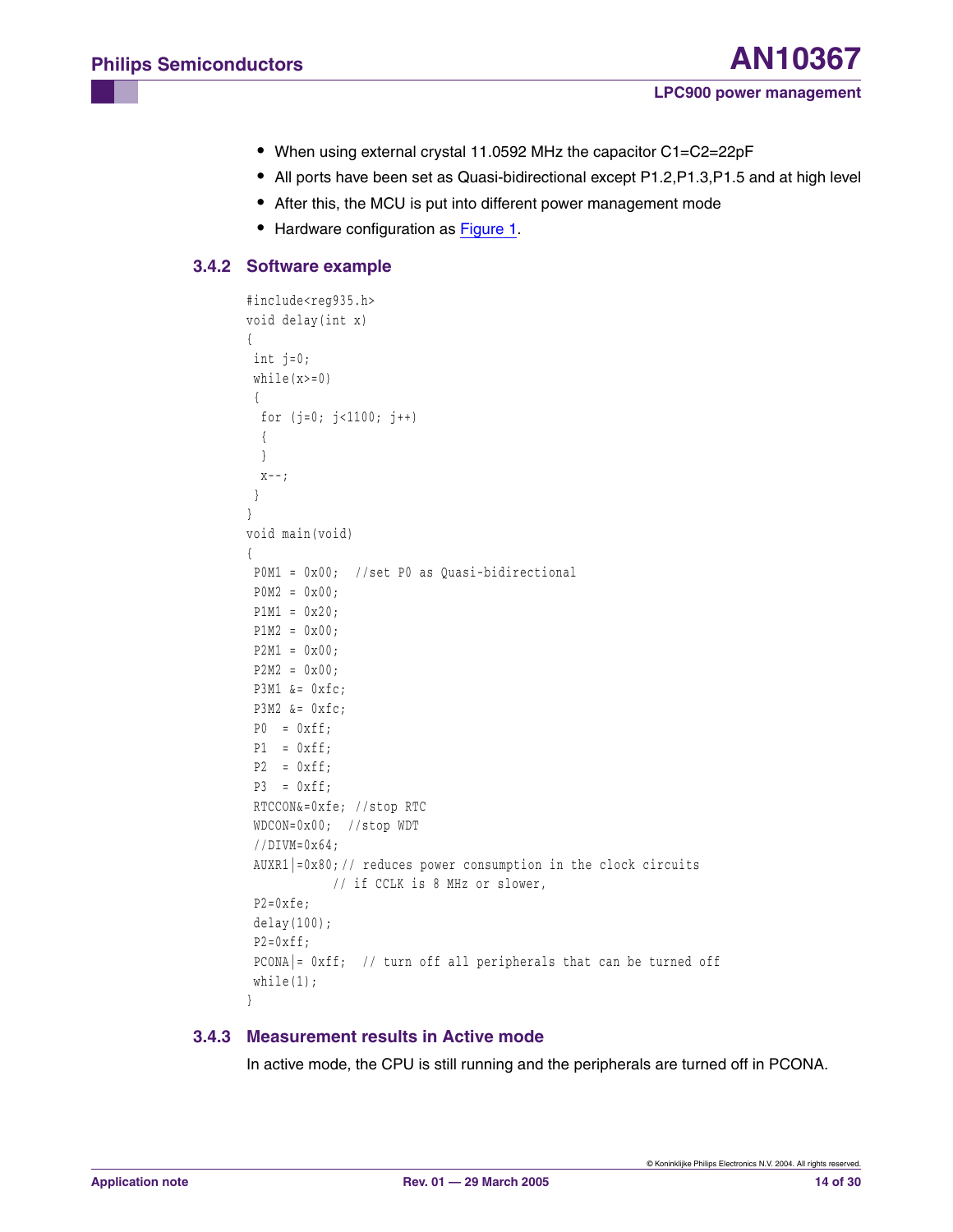| Table 8: | <b>Current consumption IDD low frequency crystal</b> |  |  |  |
|----------|------------------------------------------------------|--|--|--|
|----------|------------------------------------------------------|--|--|--|

| <b>Mode\DIVM</b>                             | <b>fCCLK</b> |              | <b>IDD at VDD = 2.4 V IDD at VDD = 3.0 V IDD at VDD =</b> | 3.6V          |
|----------------------------------------------|--------------|--------------|-----------------------------------------------------------|---------------|
| Active DIVM = 00h 32.768 kHz 73.9 $\mu$ A    |              |              | $88.1 \mu A$                                              | 115.0 $\mu$ A |
| Active DIVM = 0Ah 1.6384 kHz 61.7 $\mu$ A    |              |              | 67.2 uA                                                   | 84.8 µA       |
| Active DIVM = $64h$ 0.16384 kHz 60.3 $\mu$ A |              |              | 66.6 µA                                                   | 83.6 uA       |
| Active DIVM = $FFh$ 0.06 kHz                 |              | $59.1 \mu A$ | $66.3 \mu A$                                              | $83.1 \mu A$  |

Note: measurements were taken with all peripherals turned off (PCONA = FFh) and at room temperature ( $T_{amb} = -25$  °C) with a limited sample.



| Table 9: | <b>Current consumption IDD high frequency crystal</b> |  |  |  |
|----------|-------------------------------------------------------|--|--|--|
|          |                                                       |  |  |  |

| <b>Mode\DIVM</b>  | <b>fCCLK</b> |                   | <b>IDD at VDD = 2.4 V IDD at VDD = 3.0 V IDD at VDD = 3.6 V</b> |                   |
|-------------------|--------------|-------------------|-----------------------------------------------------------------|-------------------|
| Idle $DIVM = 00h$ | 11.059 MHz   | 4.56 mA           | 6.78 mA                                                         | 8.83 mA           |
| $ldle$ DIVM = 0Ah | 553 kHz      | $0.85 \text{ mA}$ | $1.41 \text{ mA}$                                               | $1.70 \text{ mA}$ |
| Idle $DIVM = 64h$ | 55.3 kHz     | $0.67 \text{ mA}$ | $1.15 \text{ mA}$                                               | 1.35 mA           |
| $Idie$ DIVM = FFh | 21.7 kHz     | $0.65 \text{ mA}$ | $1.14 \text{ mA}$                                               | $1.33 \text{ mA}$ |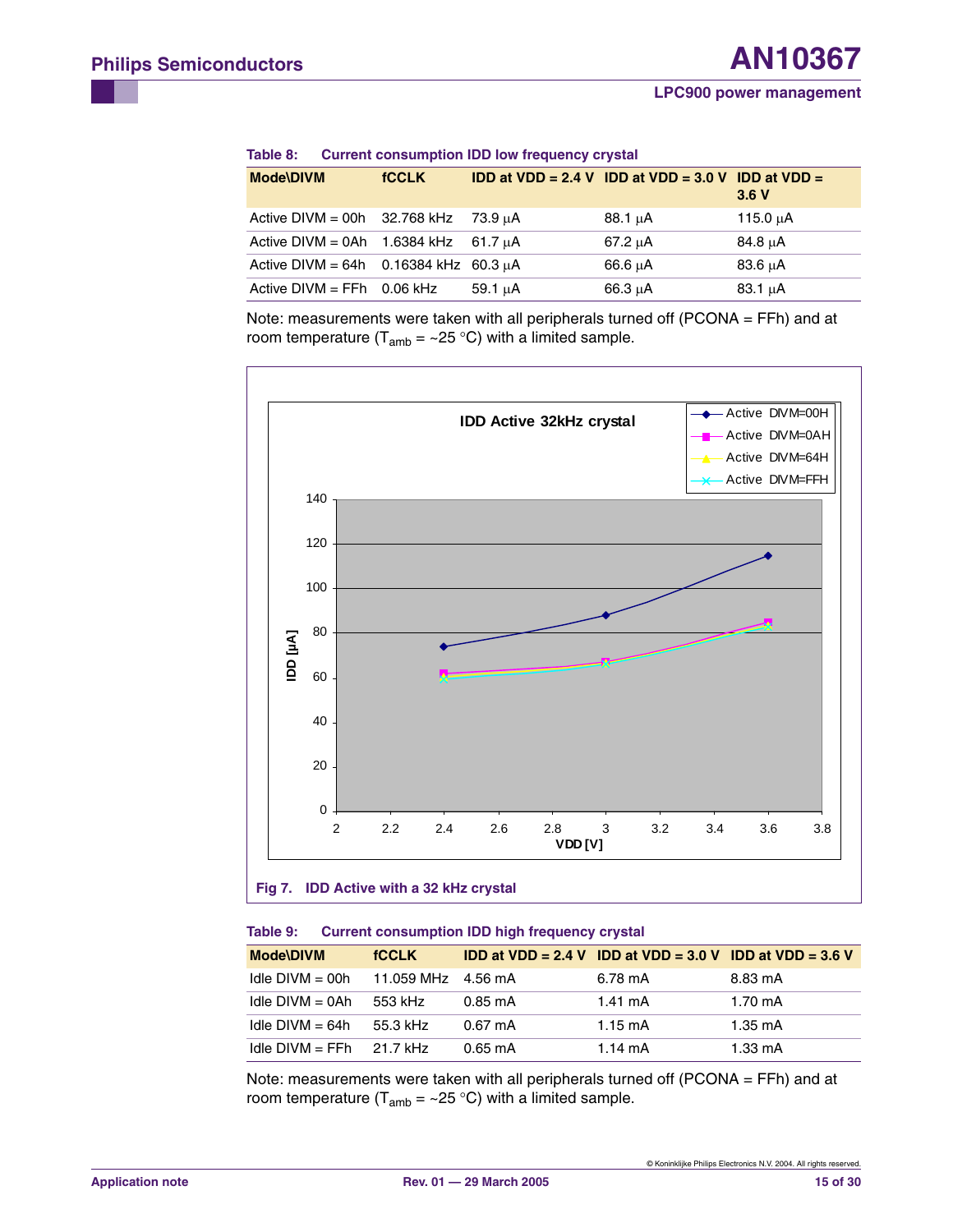

#### **Fig 8. IDD Active with a 11.059 MHz oscillator**

#### **Table 10: Current consumption IDD internal oscillator**

| <b>Mode\DIVM</b>  | <b>fCCLK</b>       |                   | <b>IDD at VDD = 2.4 V IDD at VDD = 3.0 V IDD at VDD = 3.6 V</b> |                   |
|-------------------|--------------------|-------------------|-----------------------------------------------------------------|-------------------|
| $Idie$ DIVM = 00h | 7.3728 MHz 2.97 mA |                   | $4.0 \text{ mA}$                                                | $5.3 \text{ mA}$  |
| $Idie$ DIVM = 0Ah | 369 kHz            | $0.43 \text{ mA}$ | $0.54 \text{ mA}$                                               | $0.68 \text{ mA}$ |
| Idle $DIVM = 64h$ | 36.9 kHz           | $0.31 \text{ mA}$ | $0.38 \text{ mA}$                                               | $0.48 \text{ mA}$ |
| $Idie$ DIVM = FFh | 14.5 kHz           | $0.29 \text{ mA}$ | $0.37 \text{ mA}$                                               | $0.44 \text{ mA}$ |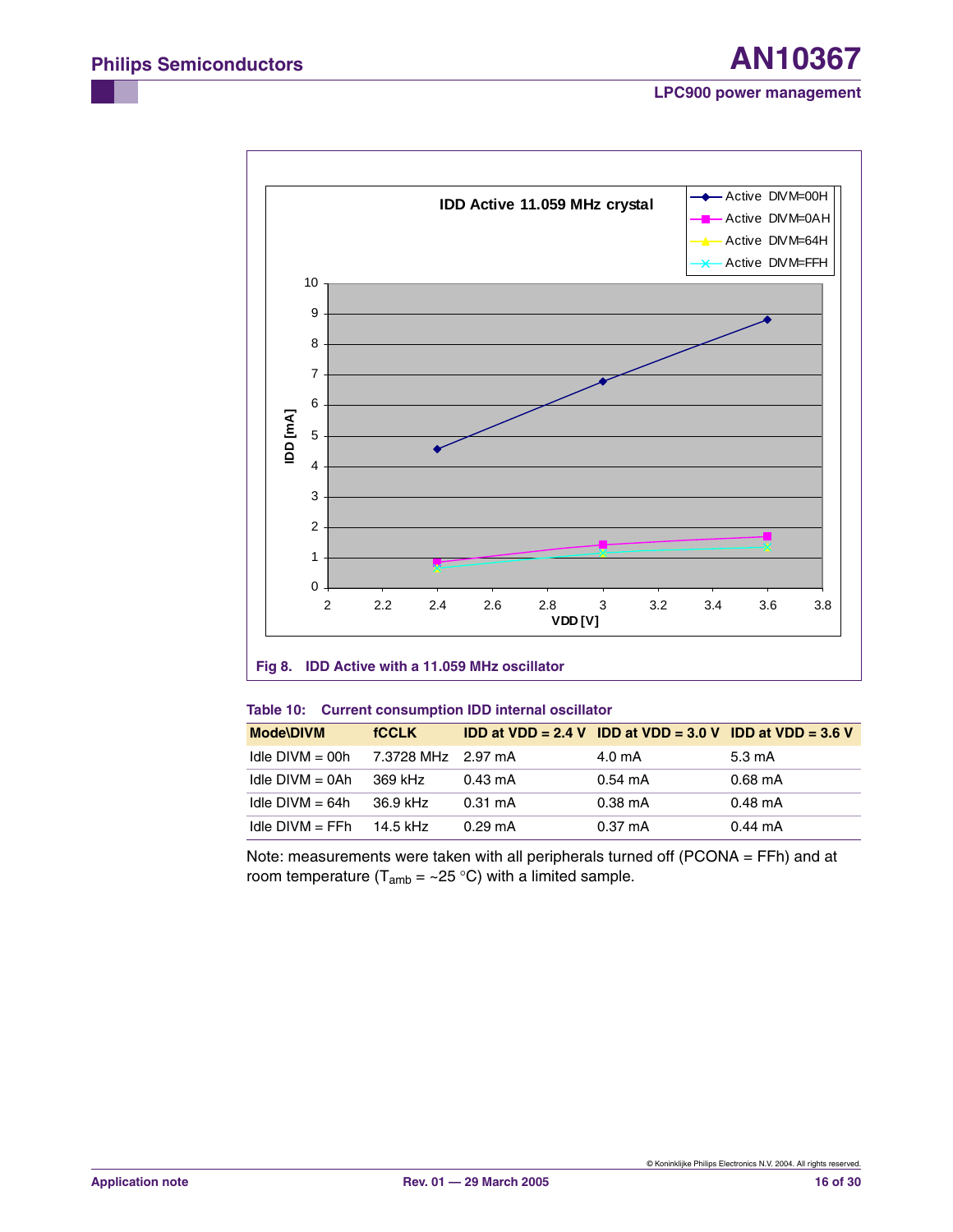

#### **Fig 9. IDD Active with a 7.373 MHz Internal RC oscillator**

#### **Table 11: Current consumption IDD watchdog oscillator**

| <b>Mode\DIVM</b>  | <b>fCCLK</b> |              | <b>IDD at VDD = 2.4 V IDD at VDD = 3.0 V IDD at VDD = 3.6 V</b> |          |
|-------------------|--------------|--------------|-----------------------------------------------------------------|----------|
| Idle $DIVM = 00h$ | 400 kHz      | 249.5 µA     | 333.5 uA                                                        | 420 μA   |
| $Idie$ DIVM = 0Ah | 20 kHz       | $87.1 \mu A$ | 110.5 $\mu$ A                                                   | 166.5 uA |
| Idle $DIVM = 64h$ | 2 kHz        | $85.7 \mu A$ | 104.9 µA                                                        | 128.0 uA |
| $Idie$ DIVM = FFh | 0.784 kHz    | 84.8 µA      | 103.6 uA                                                        | 127.2 µA |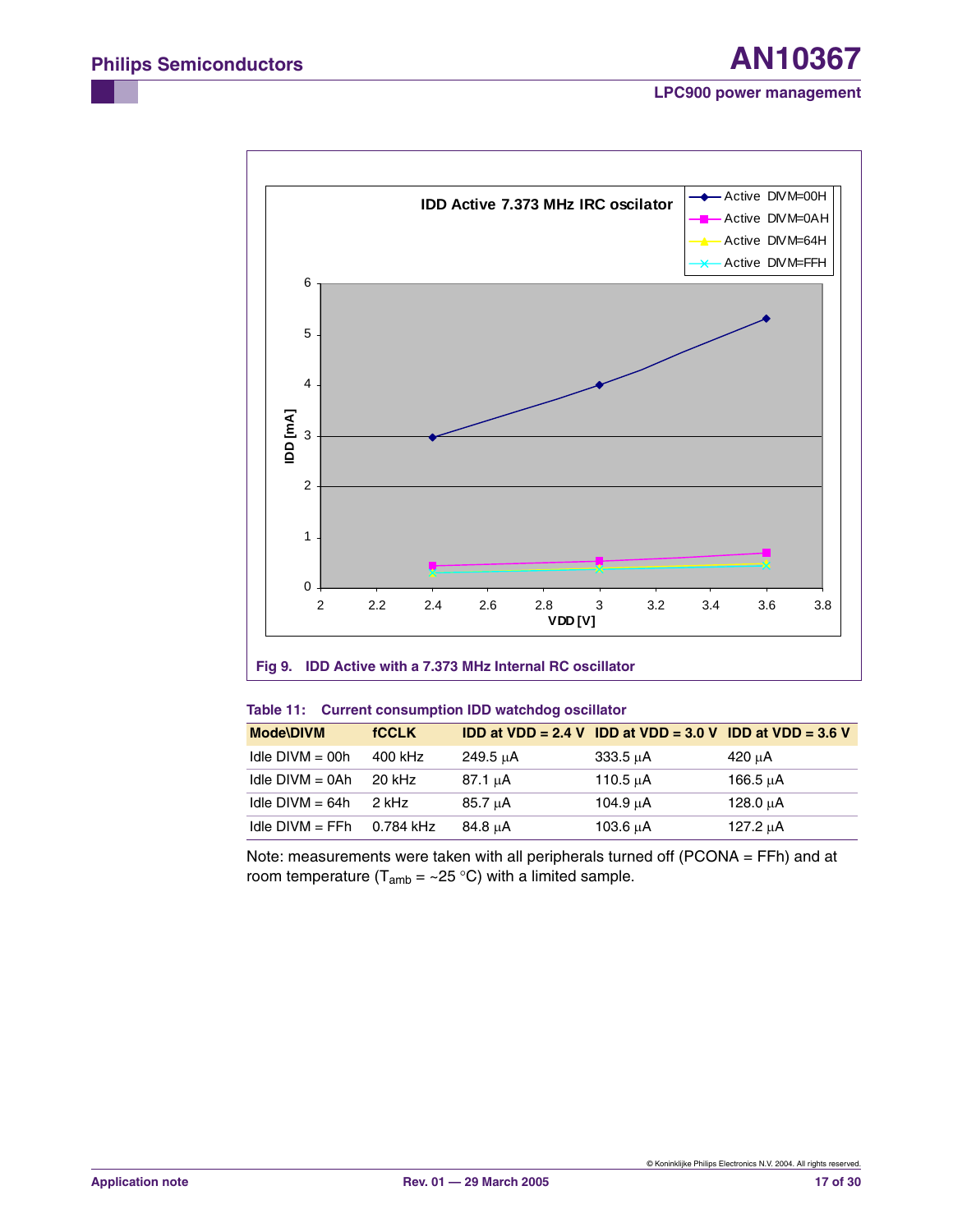

### <span id="page-17-0"></span>**3.5 Current consumption in Power-down with RTC**

This example provides a static method of measuring the current consumed by the RTC.

We will measure power consumption of RTC using 32.768 kHz crystal and slow

down the clock frequency of the CPU when using internal RC oscillator.

#### <span id="page-17-1"></span>**3.5.1 Measurement configuration**

- **•** When using an external crystal 32.768 kHz the capacitor C1=C2=33pF
- **•** All ports have been set as Quasi-bidirectional except P1.2,P1.3,P1.5 and at high level
- **•** Internal RC oscillator is used for the core
- **•** Hardware configuration as [Figure 1](#page-4-0).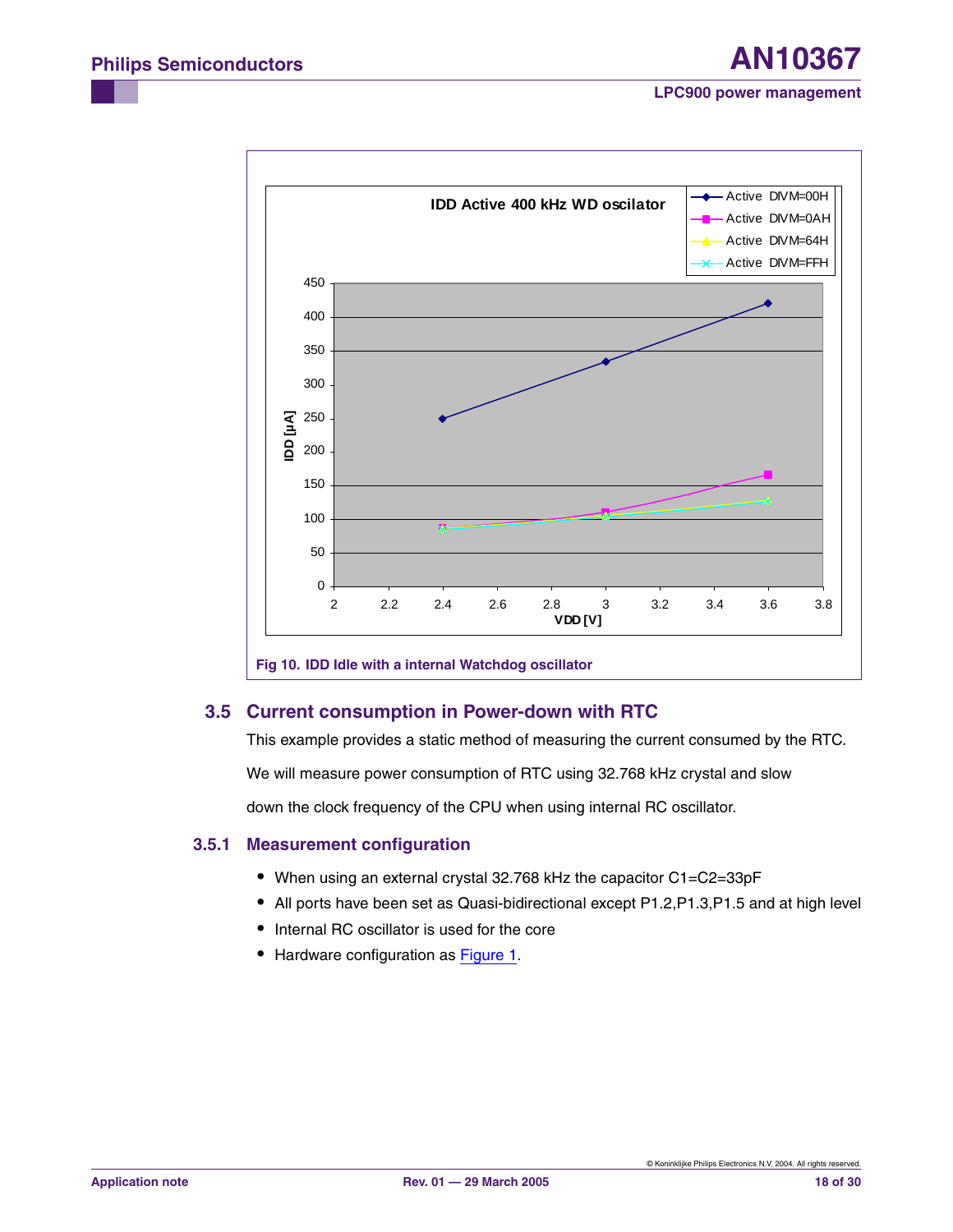### <span id="page-18-0"></span>**3.5.2 Software example**

```
#include<reg932.h>
#include<intrins.h>
int RTC_Timer_Counter;
void delay(int x) 
{ int j=0;
 while(x)=0)
{for (j=0; j<1100; j++);
 X = - ; \}} 
}
void RTC_ISR() interrupt 10
{ RTC_Timer_Counter++;
   if (RTCCON&0x80==0x80 ) 
     {
     RTCCON&=0x63; // reset RTC interrupt flag
     if(RTC_Timer_Counter++>10)
      {
     P2 = -P2;
      RTC_Timer_Counter=0;
       }
     }
}
void main(void)
{
 P0M1 = 0x00;
 P0M2 = 0x00;P1M1 = 0x20;P1M2 = 0x00; P2M1 = 0x00; // set P2 to Quasi-bidirectional mode
   P2M2 = 0x00;
  P0 = 0xff;P1 = 0xff;P2 = 0xff; RTCCON&=0xfe;
   WDCON=0x00;
   // DIVM=0x64;
   AUXR1|=0x80; // reduces power consumption in the clock circuits.
   RTCCON&=0x7F; 
   RTCH=0x0f;
   RTCL=0xff;
  RTCCON|=0x43;EWDRT=1; PCONA|= 0x7f; // turn off all peripherals that can be turned off 
   P2=0xfe;
   delay(100);
  P2 = 0 \times f f;EA=1; //enable all interrupt
    PCONA|= 0x7f; //turn off all peripherals except RTC
   PCON |= 0x23; // switch to total Power-down mode
  \texttt{loop}( );
```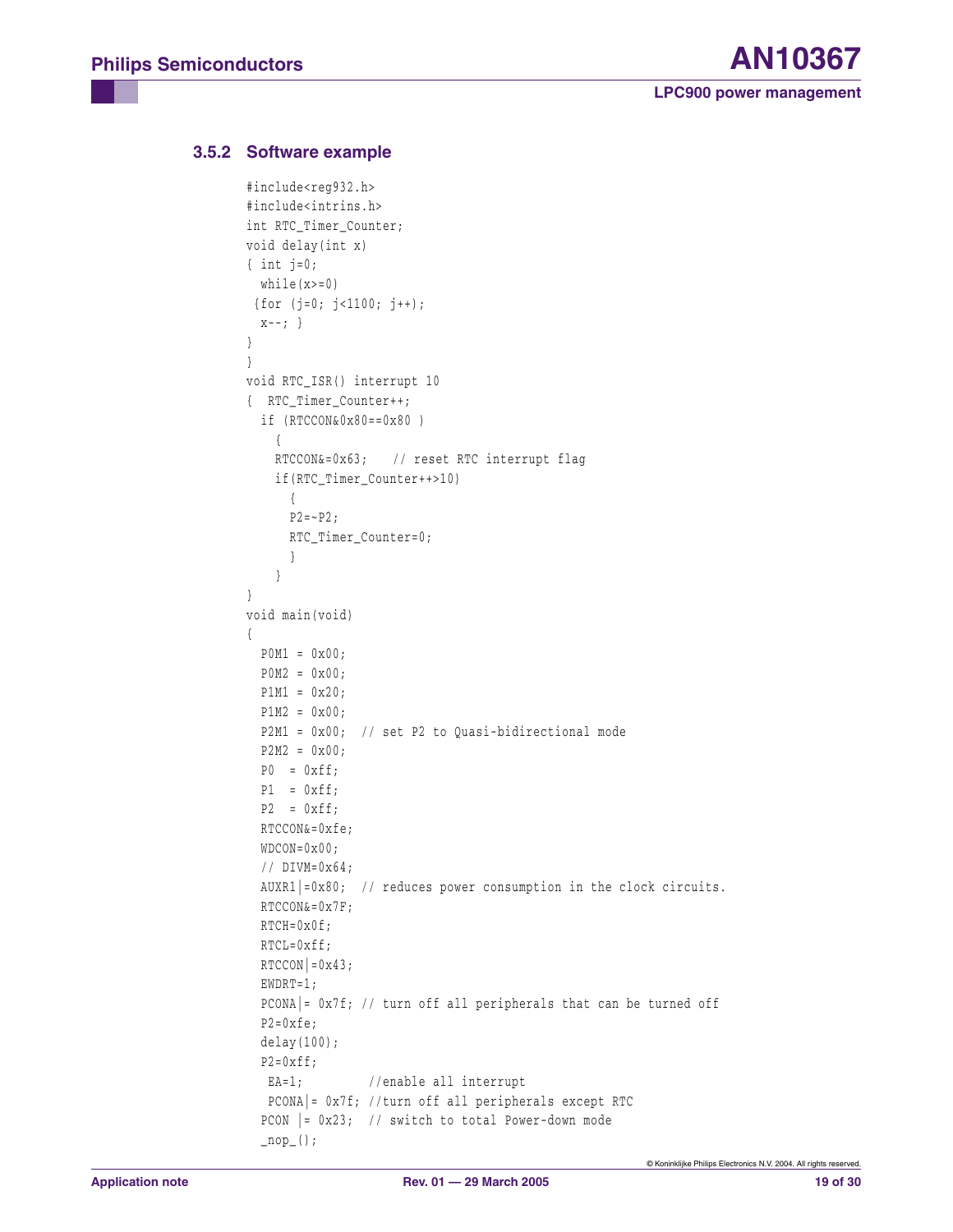```
\texttt{loop}();while(1) {
           PCONA = 0x7f;
           PCON | = 0x23; // switch to total Power-down mode
           \texttt{loop}( );
           \texttt{loop}( ;
            }
}
```
### <span id="page-19-1"></span>**3.5.3 Measurement results RTC running**

[Table 12](#page-19-0) shows the results of the power consumption when the RTC is running.

<span id="page-19-0"></span>

| Table 12: Current consumption IDD Power-down RTC running on low speed crystal |              |             |                                                          |               |  |
|-------------------------------------------------------------------------------|--------------|-------------|----------------------------------------------------------|---------------|--|
| <b>Mode\DIVM</b>                                                              | <b>fCCLK</b> |             | IDD at VDD = 2.4 V IDD at VDD = 3.0 V IDD at VDD = 3.6 V |               |  |
| Active DIVM = 00h 32.768 kHz 105.1 $\mu$ A                                    |              |             | 118.2 $\mu$ A                                            | 138.9 $\mu$ A |  |
| Active DIVM = $01h$ 16.384 kHz                                                |              | ี 96.2 นA   | 105.2 $\mu$ A                                            | 116.5 $\mu$ A |  |
| Active $DIVM = 02h$                                                           | 8.192 kHz    | 96.0 µA     | 104.6 $\mu$ A                                            | 116.3 $\mu$ A |  |
| Total Power-down                                                              | 0.0          | $6.4 \mu A$ | 10.2 $\mu$ A                                             | 18.0 $\mu$ A  |  |

Note: measurements were taken with all peripherals turned off (PCONA = FFh) and at room temperature ( $T_{amb} = \sim 25 \degree C$ ) with a limited sample. Brownout is disabled, RTC is enabled and watchdog timer is turned off.

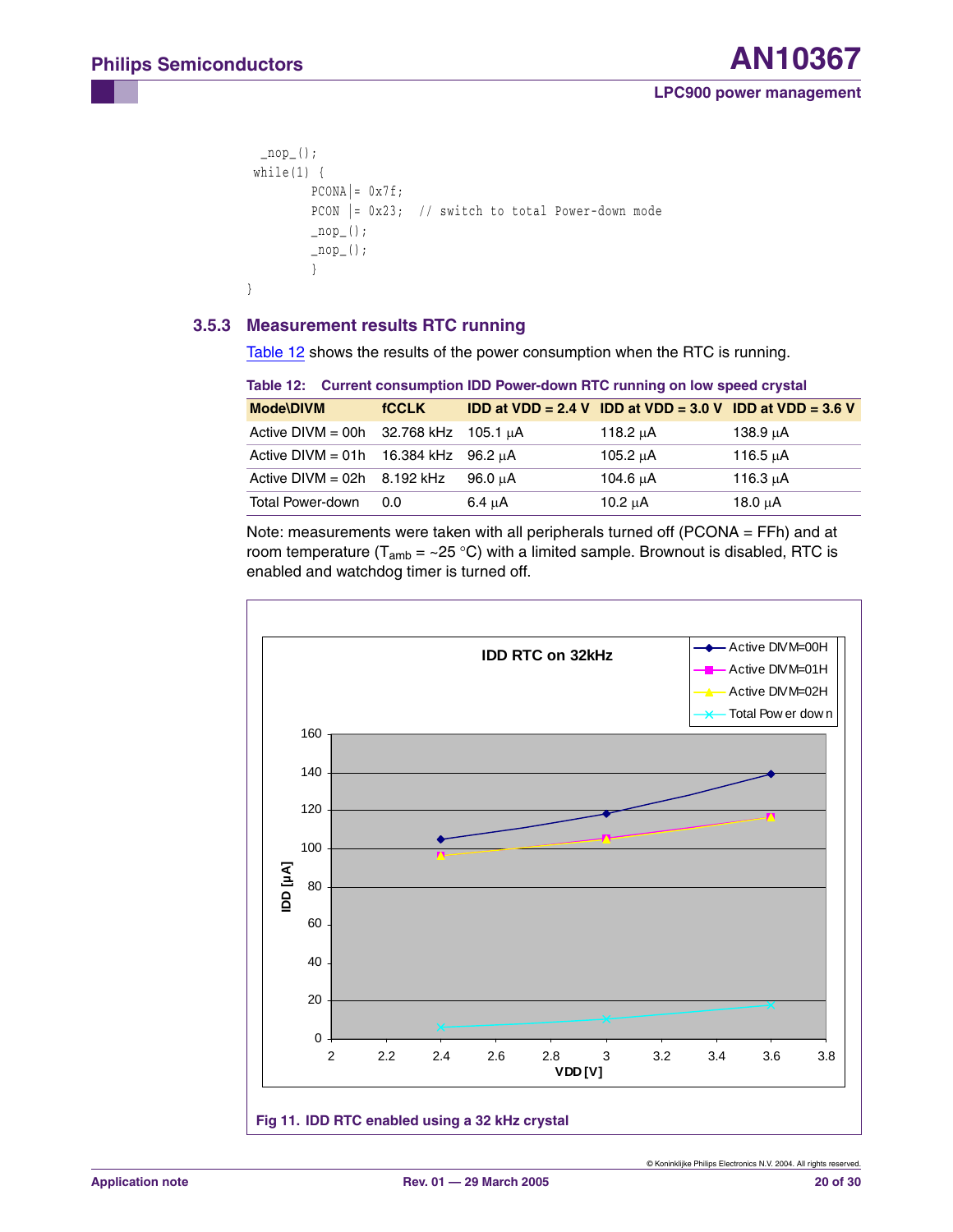| <b>Mode\DIVM</b>                           | <b>fCCLK</b> |                   | <b>IDD at VDD = 2.4 V IDD at VDD = 3.0 V IDD at VDD = 3.6 V</b> |                   |  |
|--------------------------------------------|--------------|-------------------|-----------------------------------------------------------------|-------------------|--|
| Active DIVM = 00h $-7.3728$ MHz $-3.02$ mA |              |                   | $4.13 \text{ mA}$                                               | 5.36 mA           |  |
| Active $DIVM = 0Ah$ 369 kHz                |              | $0.47 \text{ mA}$ | $0.58$ mA                                                       | $0.72 \text{ mA}$ |  |
| Active $DIVM = 64h$ 36.9 kHz               |              | $0.35 \text{ mA}$ | $0.41 \text{ mA}$                                               | $0.49 \text{ mA}$ |  |
| Active $DIVM = FFh$ 14.5 kHz               |              | $0.34 \text{ mA}$ | $0.40 \text{ mA}$                                               | $0.48$ mA         |  |
| <b>Total Power-down</b>                    | 0.0          | $6.6 \mu A$       | $10.8 \mu A$                                                    | 19.0 $\mu$ A      |  |

**Table 13: Current consumption IDD Power-down RTC running on low speed crystal**

Note: measurements were taken with all peripherals turned off (PCONA = FFh) and at room temperature ( $T_{amb}$  = ~25 °C) with a limited sample. Brownout is disabled, RTC is enabled and watchdog timer is turned off.



## <span id="page-20-0"></span>**4. Summary**

In the summary all the power measurement numbers will be put together in tables for each clock source. The power consumption for the different modes can be seen clearly for each clocks source.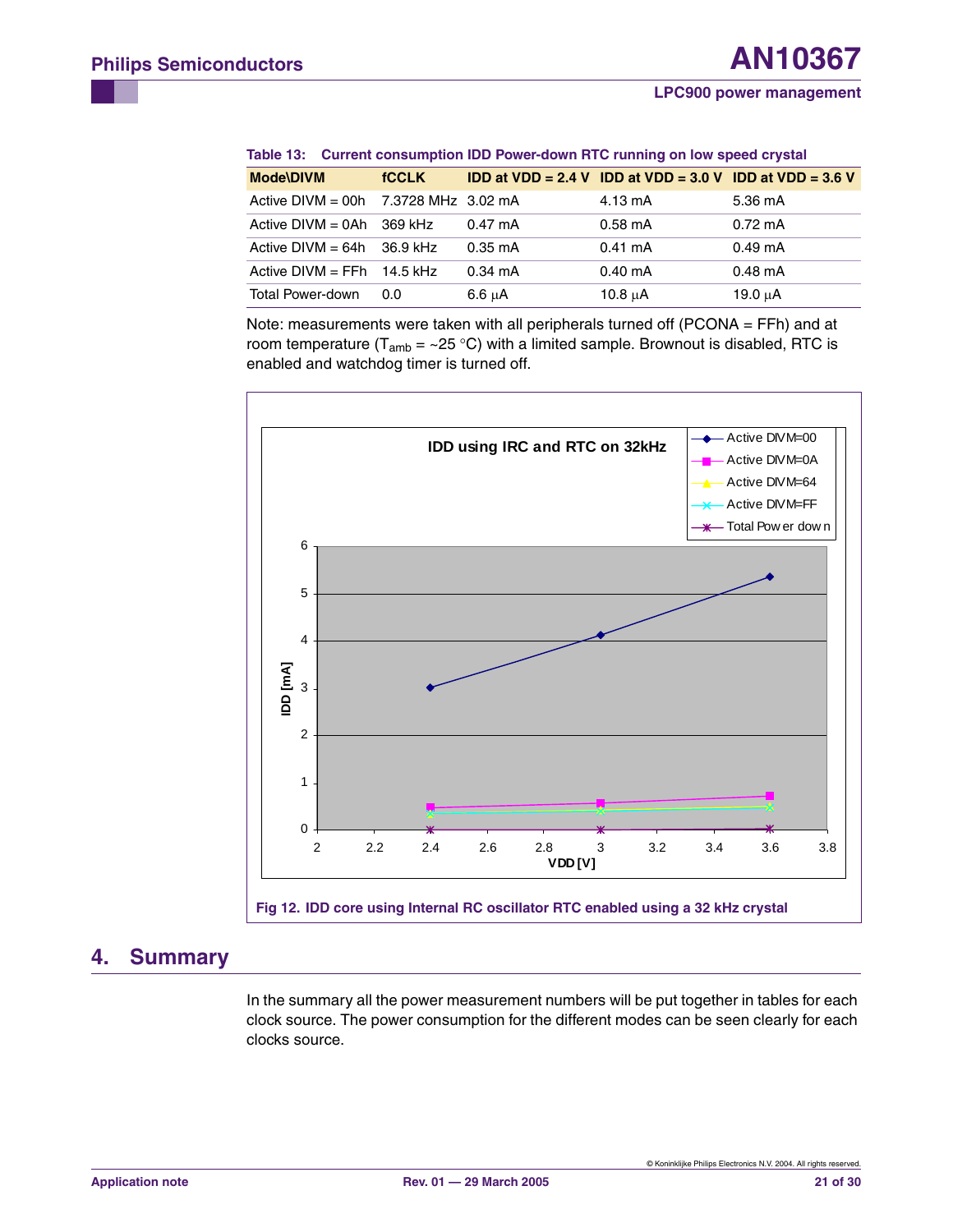### <span id="page-21-1"></span>**4.1 32 kHz crystal**

A 32 kHz crystal can be used to get very low power consumption with a very accurate clock source. When an application does not need to execute code or at a slow speed, the power consumption can be even further reduced with power savings modes.

#### <span id="page-21-2"></span>**4.1.1 Power consumption with a 32 kHz crystal**

[Table 14](#page-21-0) shows the power consumption in different modes when using a 32 kHz crystal.

| $\sim$ . The state of the control of the state $\sim$ . The state of $\sim$ , $\sim$ , $\sim$ |              |              |                                                           |              |  |
|-----------------------------------------------------------------------------------------------|--------------|--------------|-----------------------------------------------------------|--------------|--|
| <b>Mode\DIVM</b>                                                                              | <b>fCCLK</b> |              | <b>IDD at VDD = 2.4 V IDD at VDD = 3.0 V IDD at VDD =</b> | 3.6V         |  |
| Active $DIVM = 00h$                                                                           | 32.768 kHz   | $73.9 \mu A$ | $88.1 \mu A$                                              | 115 $\mu$ A  |  |
| Active $DIVM = 0Ah$                                                                           | 1.6384 kHz   | 61.7 $\mu$ A | $67.2 \mu A$                                              | $84.8 \mu A$ |  |
| Active $DIVM = 64h$                                                                           | 0.16384 kHz  | $60.3 \mu A$ | $66.6 \mu A$                                              | $83.6 \mu A$ |  |
| Active $DIVM = FFh$                                                                           | $0.06$ kHz   | $59.1 \mu A$ | $66.3 \mu A$                                              | $83.1 \mu A$ |  |
| $ldle$ DIVM = 00h                                                                             | 32.768 kHz   | $62.7 \mu A$ | $72.5 \mu A$                                              | 90.2 $\mu$ A |  |
| $ldle$ DIVM = 0Ah                                                                             | 1.6384 kHz   | 57.5 $\mu$ A | $64.8 \mu A$                                              | 77.2 µA      |  |
| $ldle$ DIVM = 64h                                                                             | 0.16384 kHz  | 56.8 $\mu$ A | 64.1 $\mu$ A                                              | 76.9 μA      |  |
| $Idie$ DIVM = FFh                                                                             | $0.06$ kHz   | 55.8 $\mu$ A | 64.1 $\mu$ A                                              | 76.2 μA      |  |
| Power-down                                                                                    | 0 Hz         | 51.9 $\mu$ A | 54.6 $\mu$ A                                              | 58.1 $\mu$ A |  |
| Power-down comp                                                                               | 0 Hz         | 66.5 $\mu$ A | 69.3 $\mu$ A                                              | 73.2 µA      |  |
| Total Power-down                                                                              | 0 Hz         | 1 μΑ         | 1 μΑ                                                      | 1 $\mu$ A    |  |

<span id="page-21-0"></span>**Table 14: Current consumption IDD low frequency crystal**

Note: measurements were taken with all peripherals turned off (PCONA = FFh) and at room temperature ( $T_{amb} = \sim 25 \degree C$ ).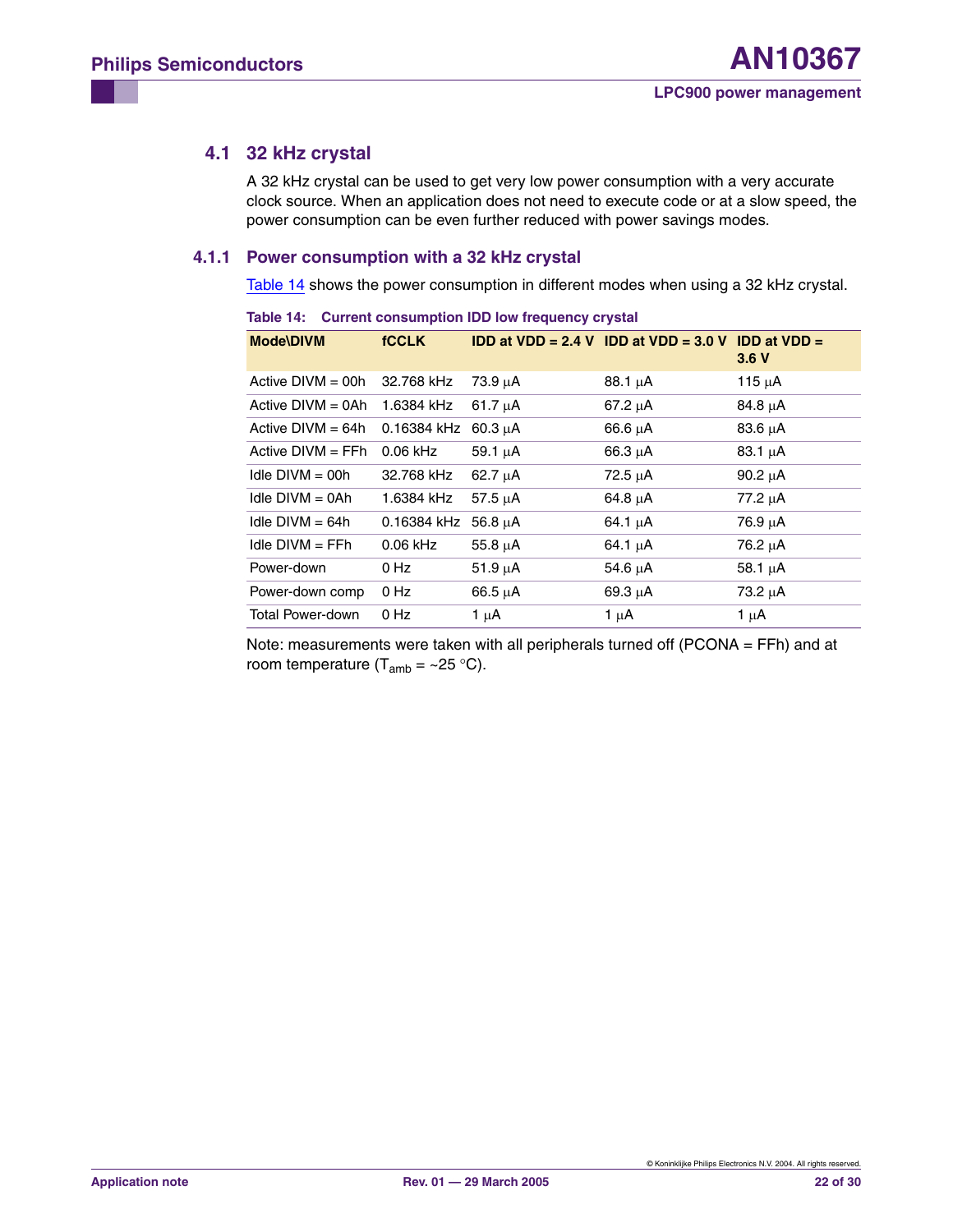

#### <span id="page-22-0"></span>**4.1.2 Conclusion**

The 32 kHz crystal uses very low power. When using DIVM it makes little difference if the value is 0AH, 64H or FFH. In other words, a 25 times performance increase over  $DIVM = FF$  with very similar power numbers.

In Power-down modes having the analog comparators active will have most current consumption, while having the brownout active will be slightly less. For the most power savings, go into total Power-down mode.

## <span id="page-22-1"></span>**4.2 11.059 MHz crystal**

A 11.059 MHz crystal can be used to get high performance with a very accurate clock source. [Table 15](#page-23-0) shows the current consumption when using a 11.059 MHz crystal. When the performance of the 11.059 MHz crystal is not needed different power savings modes can be used.

### <span id="page-22-2"></span>**4.2.1 Power consumption with a 11.059 MHz crystal**

[Table 15](#page-23-0) shows the power consumption in different modes when using a 11.059 MHz crystal.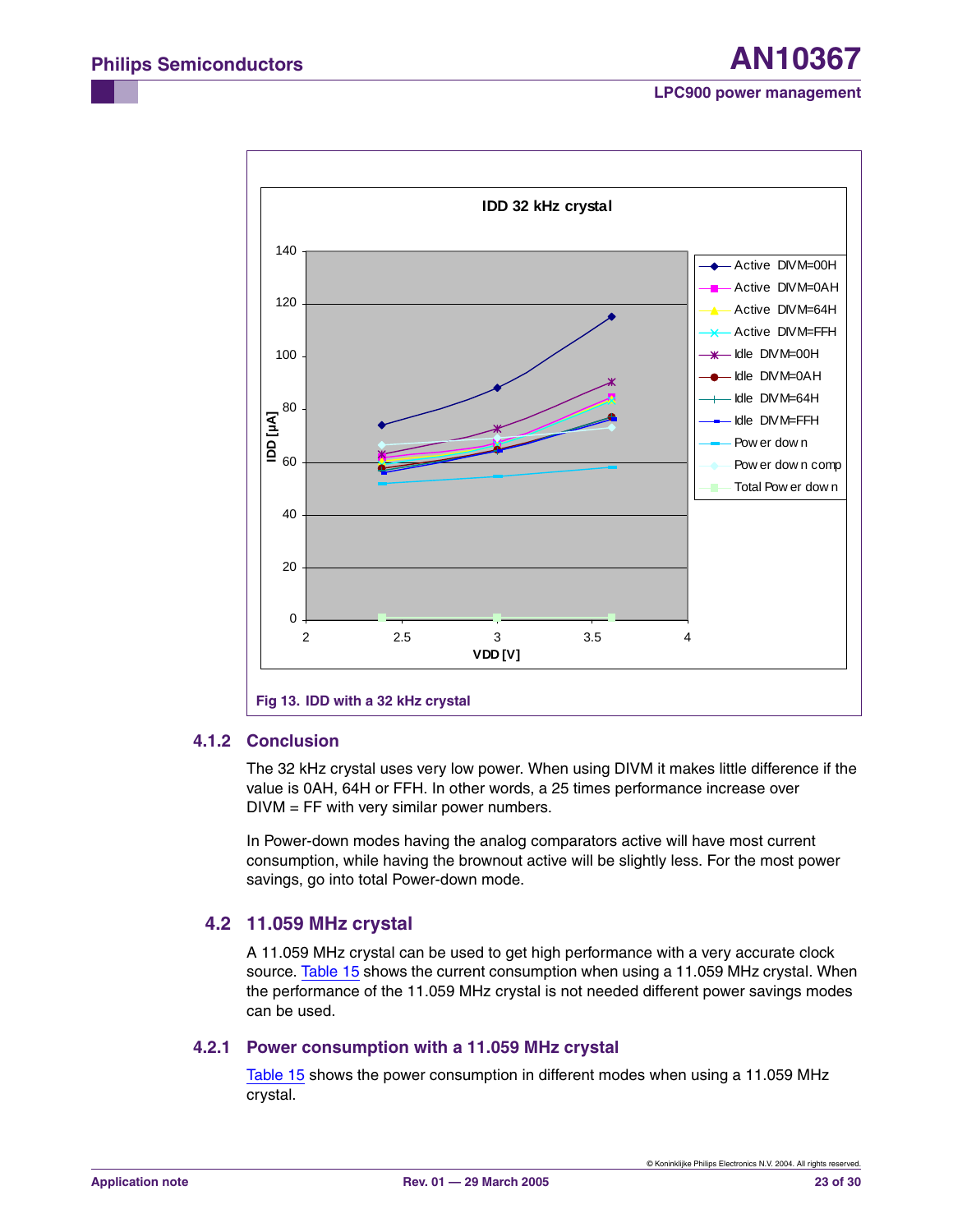| <b>Mode\DIVM</b>    | <b>fCCLK</b> |              | IDD at VDD = 2.4 V IDD at VDD = 3.0 V IDD at VDD = | 3.6V         |
|---------------------|--------------|--------------|----------------------------------------------------|--------------|
| Active $DIVM = 00h$ | 11.059 MHz   | 4560 μA      | $6780 \mu A$                                       | 8830 µA      |
| Active $DIVM = 0Ah$ | 553 kHz      | $850 \mu A$  | 1410 $\mu$ A                                       | 1700 $\mu$ A |
| Active $DIVM = 64h$ | 55.3 kHz     | $670 \mu A$  | 1150 $\mu$ A                                       | $1350 \mu A$ |
| Active $DIVM = FFh$ | 21.7 kHz     | $650 \mu A$  | 1140 $\mu$ A                                       | 1350 $\mu$ A |
| Idle $DIVM = 00h$   | 11.059 MHz   | $2500 \mu A$ | $3610 \mu A$                                       | 4800 µA      |
| Idle $DIVM = OAh$   | 553 kHz      | $710 \mu A$  | 1090 $\mu$ A                                       | 1450 µA      |
| Idle $DIVM = 64h$   | 55.3 kHz     | $630 \mu A$  | 930 $\mu$ A                                        | 1280 $\mu$ A |
| $Idie$ DIVM $=$ FFh | 21.7 kHz     | $620 \mu A$  | 920 $\mu$ A                                        | 1270 $\mu$ A |
| Power-down          | 0 Hz         | $51.9 \mu A$ | 54.6 $\mu$ A                                       | 58.1 $\mu$ A |
| Power-down comp     | 0 Hz         | $66.5 \mu A$ | $69.3 \mu A$                                       | 73.2 µA      |
| Total Power-down    | 0 Hz         | 1 $\mu$ A    | 1 μΑ                                               | 1 $\mu$ A    |

#### <span id="page-23-0"></span>**Table 15: Current consumption IDD low frequency crystal**

Note: measurements were taken with all peripherals turned off (PCONA = FFh) and at room temperature ( $T_{amb} = \sim 25 \degree C$ ).

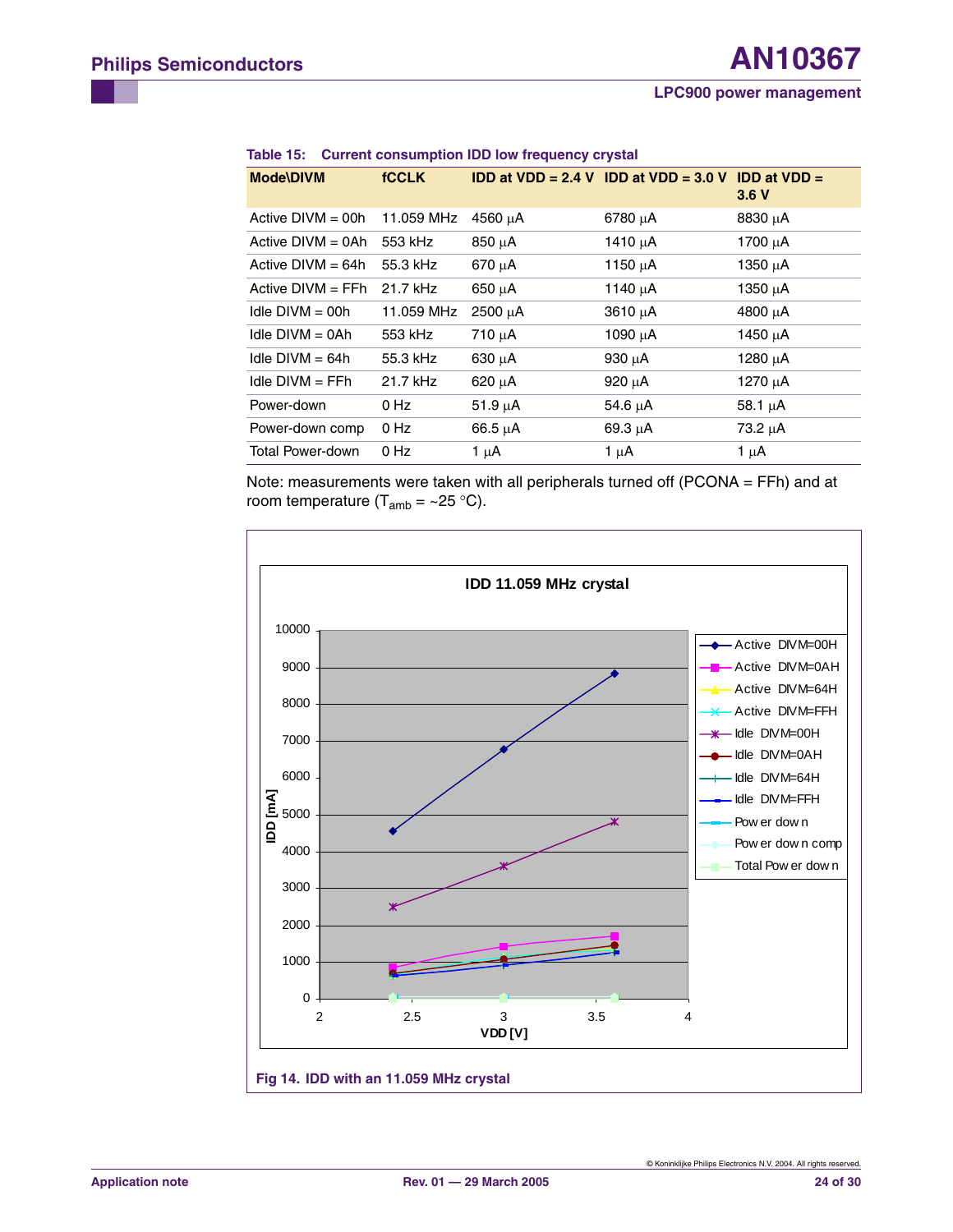### <span id="page-24-1"></span>**4.2.2 Conclusion**

The 11.059 MHz crystal has the most performance. When using the DIVM the performance and current consumption goes down. DIVM will be very useful in modes where only low performance is needed. When you are in a routine where you need the maximum performance put the DIVM back to 00h.

For the most power savings go into total Power-down mode. In Power-down mode having the analog comparators active will have most current consumption, while having the brownout active will be slightly less.

### <span id="page-24-2"></span>**4.3 7.373 MHz internal RC oscillator**

The internal RC oscillator can be used when both performance and system cost need to be reduced be saving the cost of an external crystal. The  $\pm 1$  % trimmed internal RC oscillator is not as accurate as an external crystal, but can still be used for UART communications. When the performance of the 7.373 MHz internal RC oscillator is not used different power savings modes can be used.

#### <span id="page-24-3"></span>**4.3.1 Power consumption with the 7.373 MHz IRC**

[Table 16](#page-24-0) shows the power consumption in different modes when using the 7.373 MHz internal RC oscillator.

| <b>Mode\DIVM</b>    | <b>fCCLK</b> |              | <b>IDD at VDD = 2.4 V IDD at VDD = 3.0 V</b> | <b>IDD at VDD <math>=</math></b><br>3.6V |
|---------------------|--------------|--------------|----------------------------------------------|------------------------------------------|
| Active $DIVM = 00h$ | 7.3728 MHz   | 2970 µA      | 4000 $\mu$ A                                 | 5300 $\mu$ A                             |
| Active $DIVM = 0Ah$ | 369 kHz      | $430 \mu A$  | 540 $\mu$ A                                  | 680 µA                                   |
| Active $DIVM = 64h$ | 36.9 kHz     | $310 \mu A$  | 380 µA                                       | $480 \mu A$                              |
| Active $DIVM = FFh$ | 14.5 kHz     | 290 µA       | $370 \mu A$                                  | 440 µA                                   |
| Idle $DIVM = 00h$   | 7.3728 MHz   | 1540 μΑ      | $2120 \mu A$                                 | $2800 \mu A$                             |
| Idle $DIVM = OAh$   | 369 kHz      | $350 \mu A$  | 440 µA                                       | 540 uA                                   |
| Idle $DIVM = 64h$   | 36.9 kHz     | 290 µA       | $360 \mu A$                                  | 430 µA                                   |
| $Idie$ DIVM $=$ FFh | 14.5 kHz     | $290 \mu A$  | $350 \mu A$                                  | $430 \mu A$                              |
| Power-down          | 0 Hz         | $51.9 \mu A$ | $54.6 \mu A$                                 | $58.1 \mu A$                             |
| Power-down comp     | 0 Hz         | $66.5 \mu A$ | $69.3 \mu A$                                 | 73.2 µA                                  |
| Total Power-down    | 0 Hz         | 1 μΑ         | 1 $\mu$ A                                    | 1 μΑ                                     |

#### <span id="page-24-0"></span>**Table 16: Current consumption IDD low frequency crystal**

Note: measurements were taken with all peripherals turned off (PCONA = FFh) and at room temperature ( $T_{amb} = \sim 25$  °C).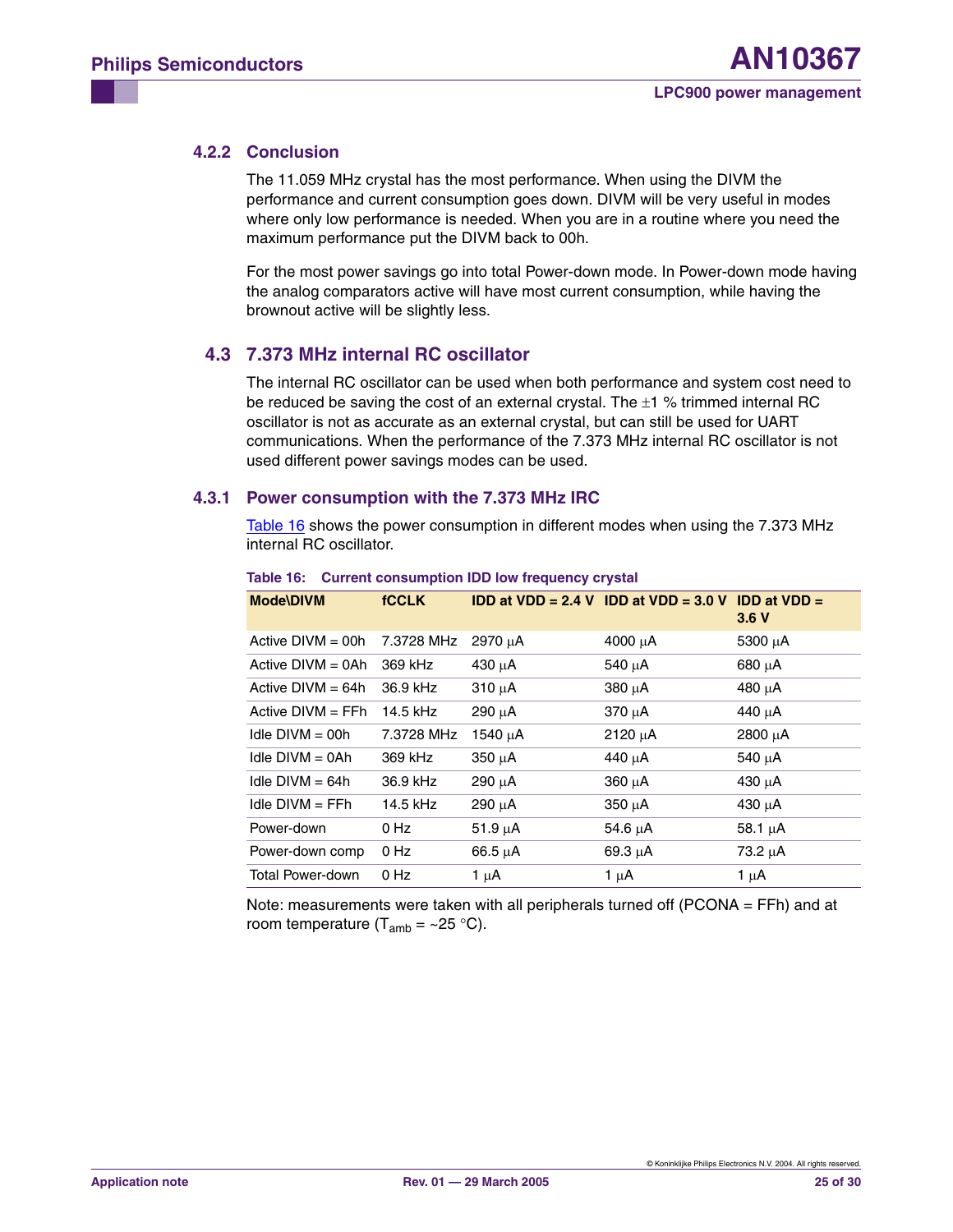

#### <span id="page-25-0"></span>**4.3.2 Conclusion**

Running at full speed the Internal RC oscillator has high performance. To greatly reduce the power consumption (when this performance is not needed) use DIVM.

In Power-down modes having the analog comparators active will have the most current consumption, while having the brownout active will be slightly less. For the most power savings go into total Power-down mode.

### <span id="page-25-1"></span>**4.4 400 kHz internal watchdog oscillator**

The 400 kHz internal watchdog oscillator is a very low power oscillator with a wide tolerance of +20 % −30 %.

#### <span id="page-25-2"></span>**4.4.1 Power consumption with a 400 kHz WDT**

[Table 17](#page-26-0) shows the power consumption in different modes when using the internal 400 kHz watchdog oscillator.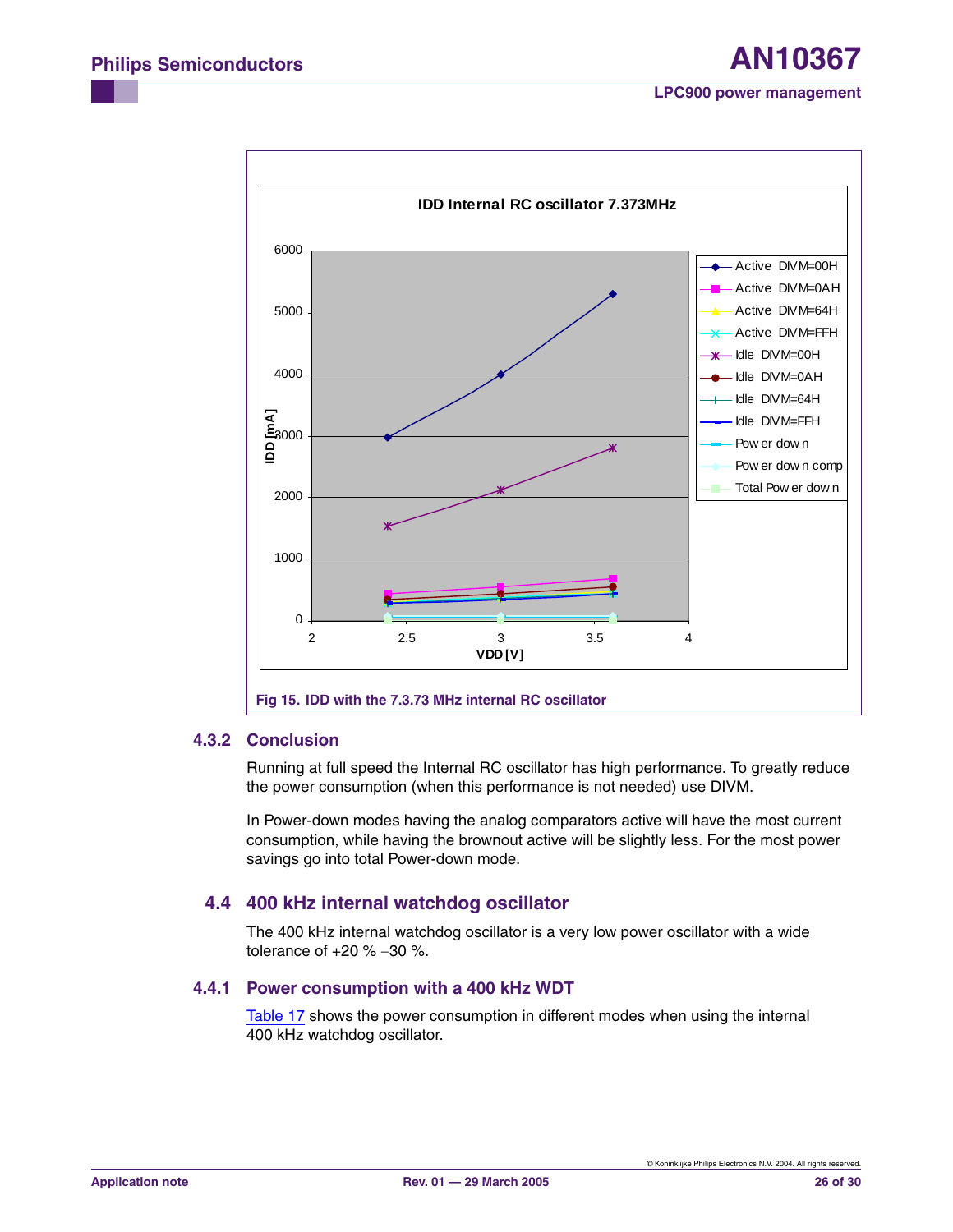| <b>Mode\DIVM</b>    | <b>fCCLK</b> |               | <b>IDD at VDD = 2.4 V IDD at VDD = 3.0 V IDD at VDD =</b> | 3.6V          |
|---------------------|--------------|---------------|-----------------------------------------------------------|---------------|
| Active $DIVM = 00h$ | 400 kHz      | 249.5 $\mu$ A | $333.5 \mu A$                                             | $420 \mu A$   |
| Active $DIVM = OAh$ | 20 kHz       | $87.1 \mu A$  | 110.5 $\mu$ A                                             | 166.5 $\mu$ A |
| Active $DIVM = 64h$ | 2 kHz        | $85.7 \mu A$  | 104.9 μA                                                  | 128 $\mu$ A   |
| Active $DIVM = FFh$ | 0.784 kHz    | $84.8 \mu A$  | 103.6 µA                                                  | 127.2 µA      |
| Idle $DIVM = 00h$   | 400 kHz      | 159.8 $\mu$ A | 202.8 $\mu$ A                                             | $256.8 \mu A$ |
| $Idie$ DIVM = 0Ah   | 20 kHz       | $84.7 \mu A$  | 99.6 $\mu$ A                                              | 117.5 $\mu$ A |
| Idle $DIVM = 64h$   | 2 kHz        | $81.1 \mu A$  | 94.5 $\mu$ A                                              | 110.9 $\mu$ A |
| $Idie$ DIVM = FFh   | 0.784 kHz    | $80.9 \mu A$  | 94.2 $\mu$ A                                              | 110.5 $\mu$ A |
| Power-down          | 0 Hz         | $51.9 \mu A$  | 54.6 µA                                                   | 58.1 $\mu$ A  |
| Power-down comp     | 0 Hz         | $66.5 \mu A$  | $69.3 \mu A$                                              | 73.2 µA       |
| Total Power-down    | 0 Hz         | 1 $\mu$ A     | 1 μΑ                                                      | 1 $\mu$ A     |
|                     |              |               |                                                           |               |

<span id="page-26-0"></span>

|  | Table 17: Current consumption IDD low frequency crystal |  |  |  |
|--|---------------------------------------------------------|--|--|--|
|--|---------------------------------------------------------|--|--|--|

Note: measurements were taken with all peripherals turned off (PCONA = FFh) and at room temperature ( $T_{amb} = \sim 25 \degree C$ ).

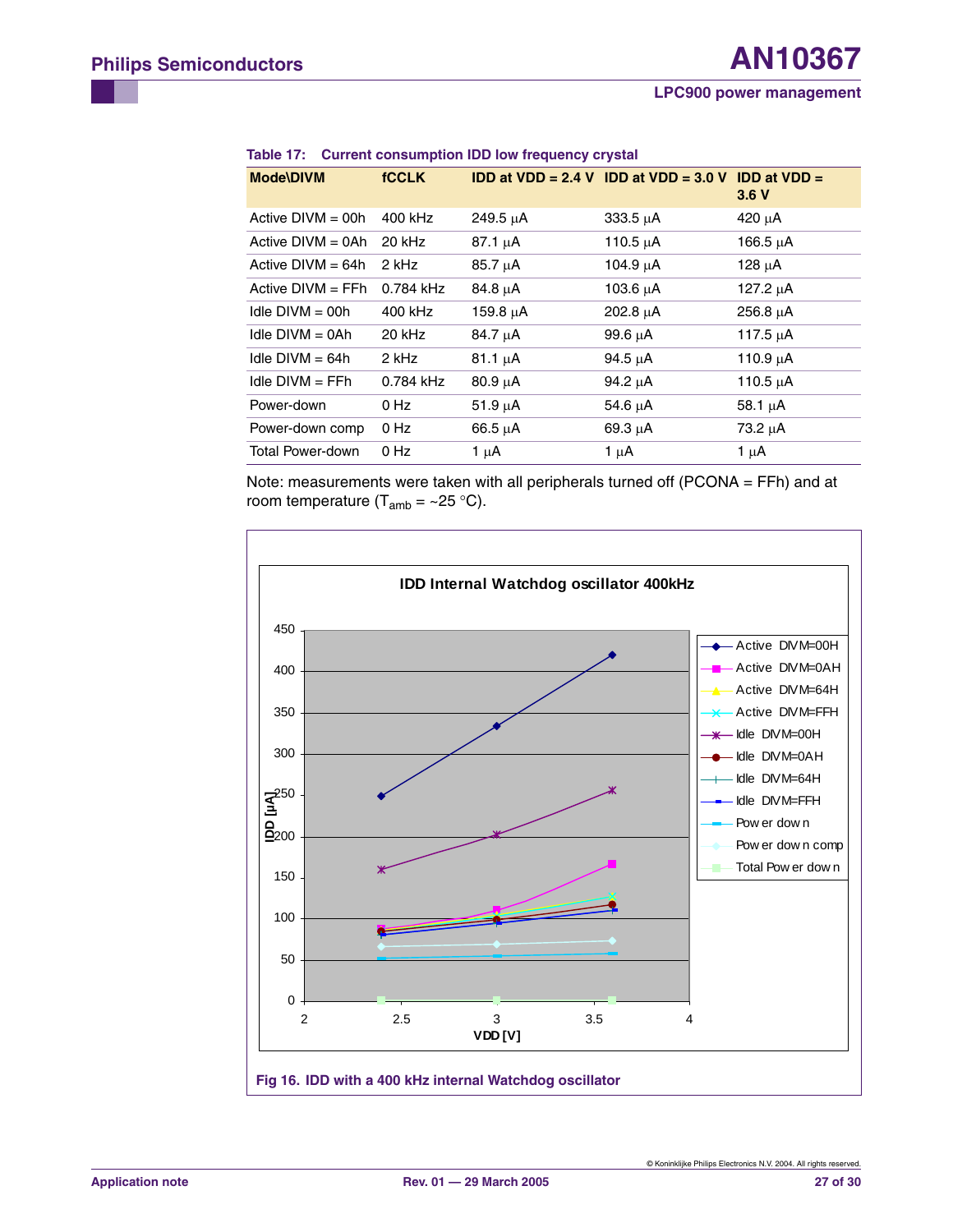### <span id="page-27-0"></span>**4.4.2 Conclusion**

The watchdog oscillator consumes very low power. When the DIVM is used it makes little difference with the value is 0AH, 64H or FFH. In other words, a 25 times performance increase over DIVM = FF with very similar power numbers.

In Power-down modes having the analog comparators active will have most current consumption, while having the brownout active will be slightly less. For the most power savings go into total Power-down mode.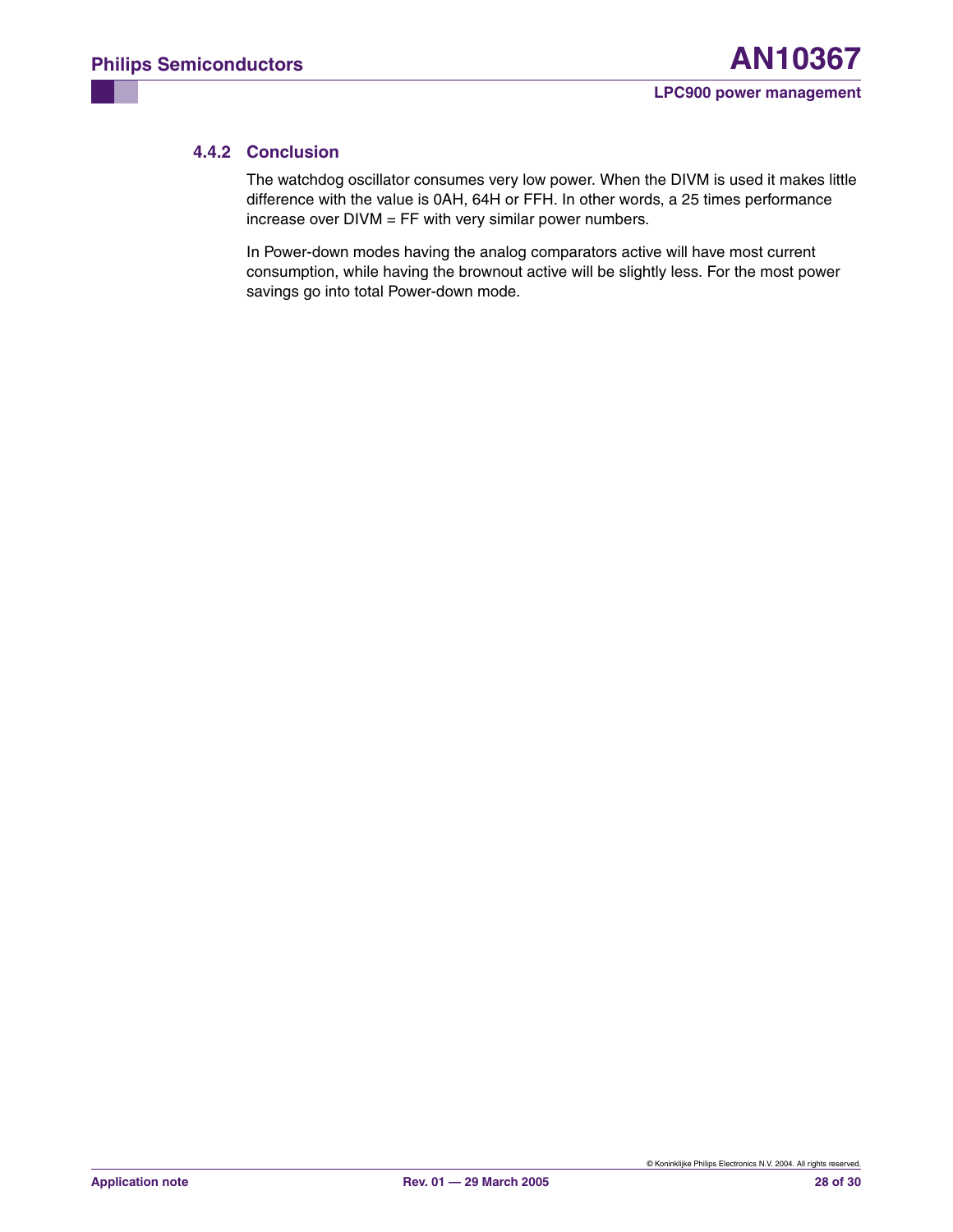# <span id="page-28-0"></span>**5. Disclaimers**

**Life support —** These products are not designed for use in life support appliances, devices, or systems where malfunction of these products can reasonably be expected to result in personal injury. Philips Semiconductors customers using or selling these products for use in such applications do so at their own risk and agree to fully indemnify Philips Semiconductors for any damages resulting from such application.

**Right to make changes —** Philips Semiconductors reserves the right to make changes in the products - including circuits, standard cells, and/or software - described or contained herein in order to improve design and/or performance. When the product is in full production (status 'Production'), relevant changes will be communicated via a Customer Product/Process Change Notification (CPCN). Philips Semiconductors assumes no responsibility or liability for the use of any of these products, conveys no licence or title under any patent, copyright, or mask work right to these products, and makes no representations or warranties that these products are free from patent, copyright, or mask work right infringement, unless otherwise specified.

**Application information —** Applications that are described herein for any of these products are for illustrative purposes only. Philips Semiconductors make no representation or warranty that such applications will be suitable for the specified use without further testing or modification.